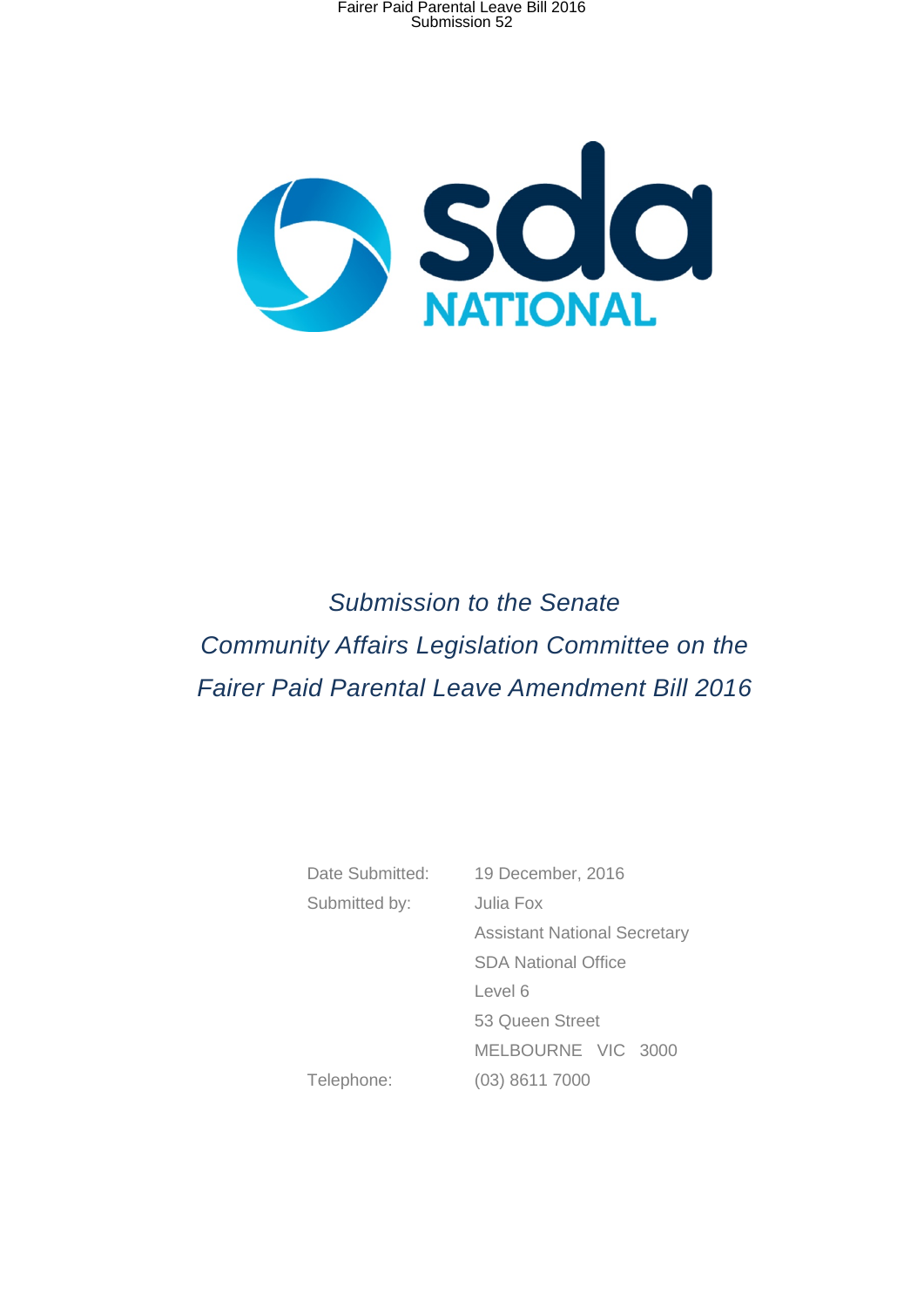#### **INTRODUCTION**

- 1. The Shop, Distributive and Allied Employee's Association (SDA) is one of Australia's largest trade unions with over 215, 000 members. The majority of these members are women and young people. Approximately 60% of SDA members are women, equating to approximately 131,000 women. The SDA has membership in retail, fast food, warehousing, hairdressing and beauty, pharmacy and modelling.
- 2. The SDA has a long history of advocating for better financial support for families and for more family friendly work arrangements, to assist workers in combining caring responsibilities and paid work. We advocated for the introduction of the current paid parental leave scheme and were involved in the Government PPL Implementation Group.
- 3. The SDA welcomes the opportunity to make a submission to the Senate Community Affairs Legislation Committee.
- 4. The SDA supports the submission of the ACTU.
- 5. The SDA relies on our previous submissions in regards to the Paid Parental Leave scheme.

#### **SUMMARY**

6. The SDA strongly opposes the proposed changes to the Paid Parental Leave(PPL) scheme which will have the effect of reducing the current entitlements to PPL, is complex and detrimental to maternal and child health, the workforce participation of women and in complete contrast to relevant international comparators.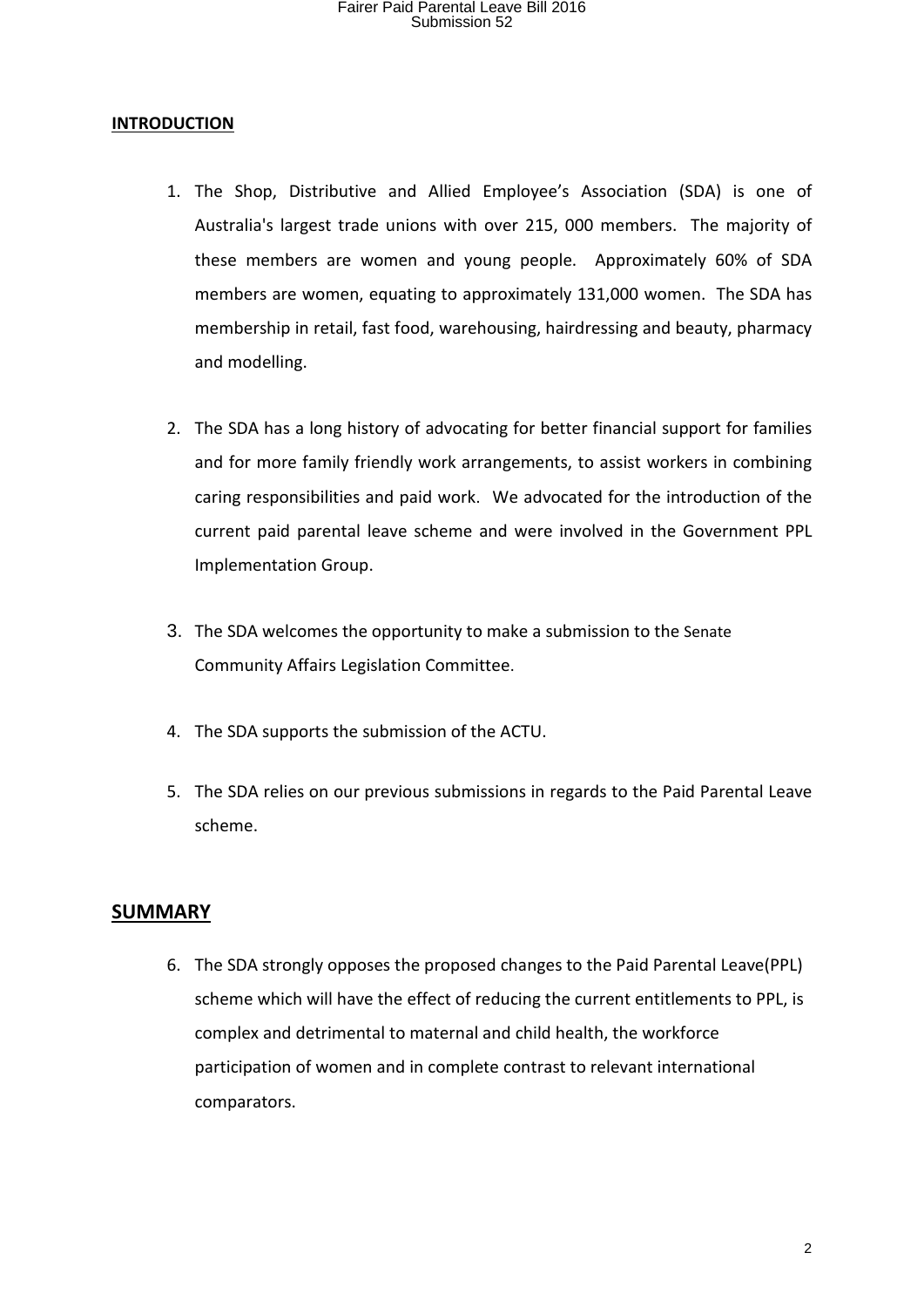- 7. The severe impact the proposed changes will have on the amount of PPL women (parents) are able to take far outweighs the small budgetary gain for the Government.
- 8. The SDA strenuously opposes the language used and accusations made by the government regarding the nature of the current scheme and that women are currently rorting the system and double-dipping. This has been a complete misrepresentation by the government of the design and intent of the current scheme and is highly offensive and disingenuous.
- 9. The reduction in the amount of PPL will force women back to work too early, to the detriment of their health and the health of their baby. Further, this policy ignores the recommendations of the World Health Organisation(WHO) and the Australian National Health and Medical Research Council(NHMRC) that the minimum period of exclusive care and breastfeeding for optimal maternal and infant health outcomes is six months<sup>[1](#page-2-0)</sup>.
- 10. The proposed changes are complex and difficult to navigate, which may prove a disincentive for parents to claim the government Parental Leave Payment, particularly low-income, low-skilled workers who may struggle with the complexities of the scheme.
- 11. The removal of the financial support provided by the complementary scheme will force women back to work too early which will impact on the already struggling childcare system. The reality is that babies under 4 months of age will now be in childcare, instead of in the care of their mothers because of this policy. This policy is at odds with the rest of the developed world.

<span id="page-2-0"></span> <sup>1</sup> Australian National Health and Medical Research Council*, "Dietary Guidelines for Children and Adolescents in Australia,"* June 2008; and World Health Organisation, http://www.who.int/mediacentre/news/statements/2011/breastfeeding\_20110215/en/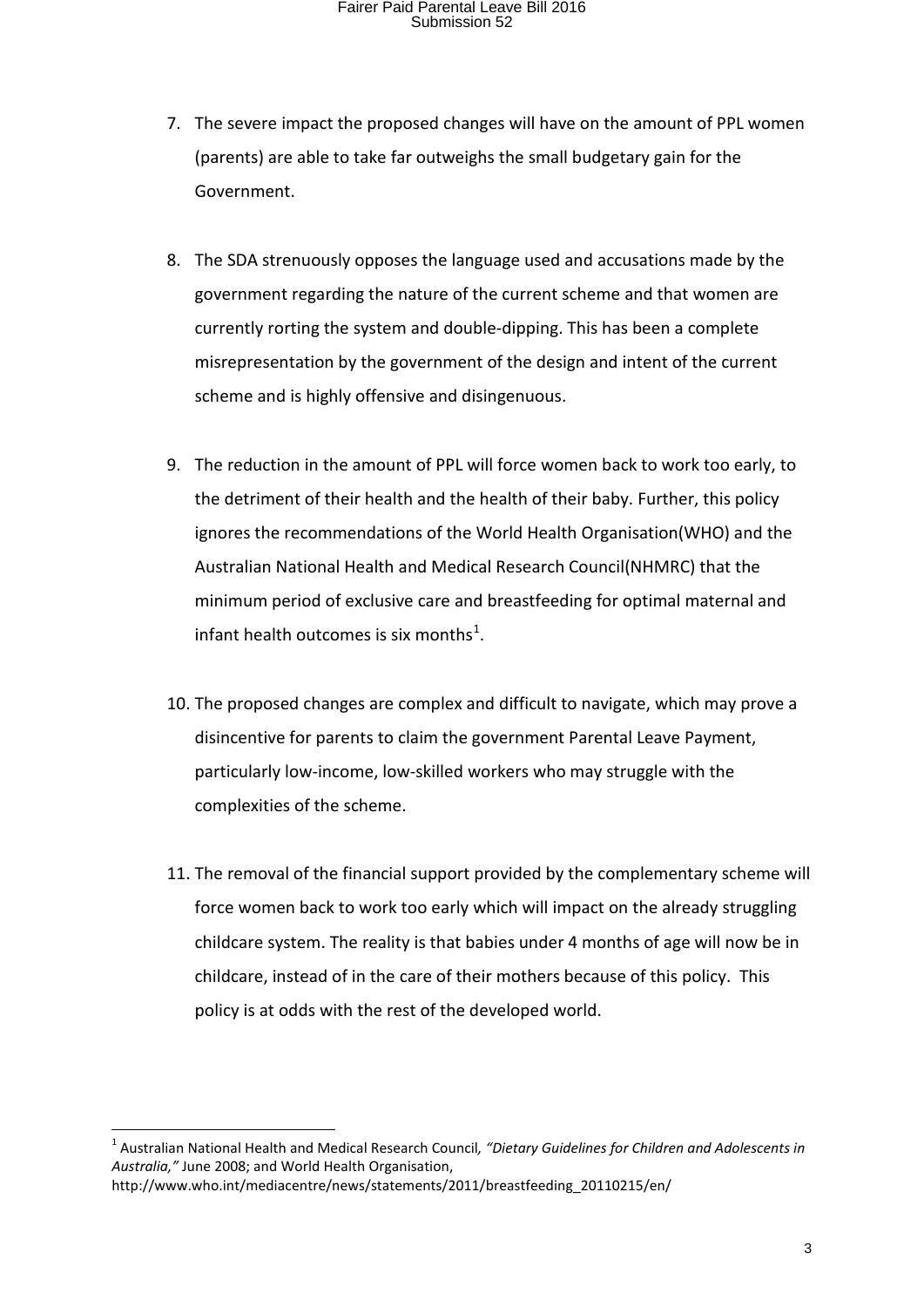- 12. This change will send a signal internationally that Australia is a regressive nation that does not value women, family and children or increasing the participation of women in the workforce, which is internationally recognised as an essential element to increasing economic growth.
- 13. The current scheme is already one of the worst of all OECD countries and the new scheme will be further reduced at a time when the rest of the world is seeking to extend entitlements to PPL.
- 14. The *Fairer Paid Parental Leave Bill 2016*(The Bill) fails to recognise the Enterprise Bargaining Agreement(EBA) process where gains in PPL entitlements have been bargained for by unions and workers at the expense of other claims such as wages. Women are paying the price two times; reduced wages in bargaining for a now reduced entitlement
- 15. The Bill will discourage employers from providing PPL to their employees which is used by business as a valuable attraction and retention tool. PPL is also successfully used by business as a way of recognising the value and increasing the participation of women in the workplace and as a gender equity strategy.
- 16. The SDA also opposes the removal of the employer as paymaster of the government Parental Leave Payment. There is no evidence to suggest the current design of the scheme is not working, and if changed it would no longer meet the objectives of the Act that the payment be linked to the workplace and time away from work at the time of birth or adoption of a child be seen as a normal social outcome.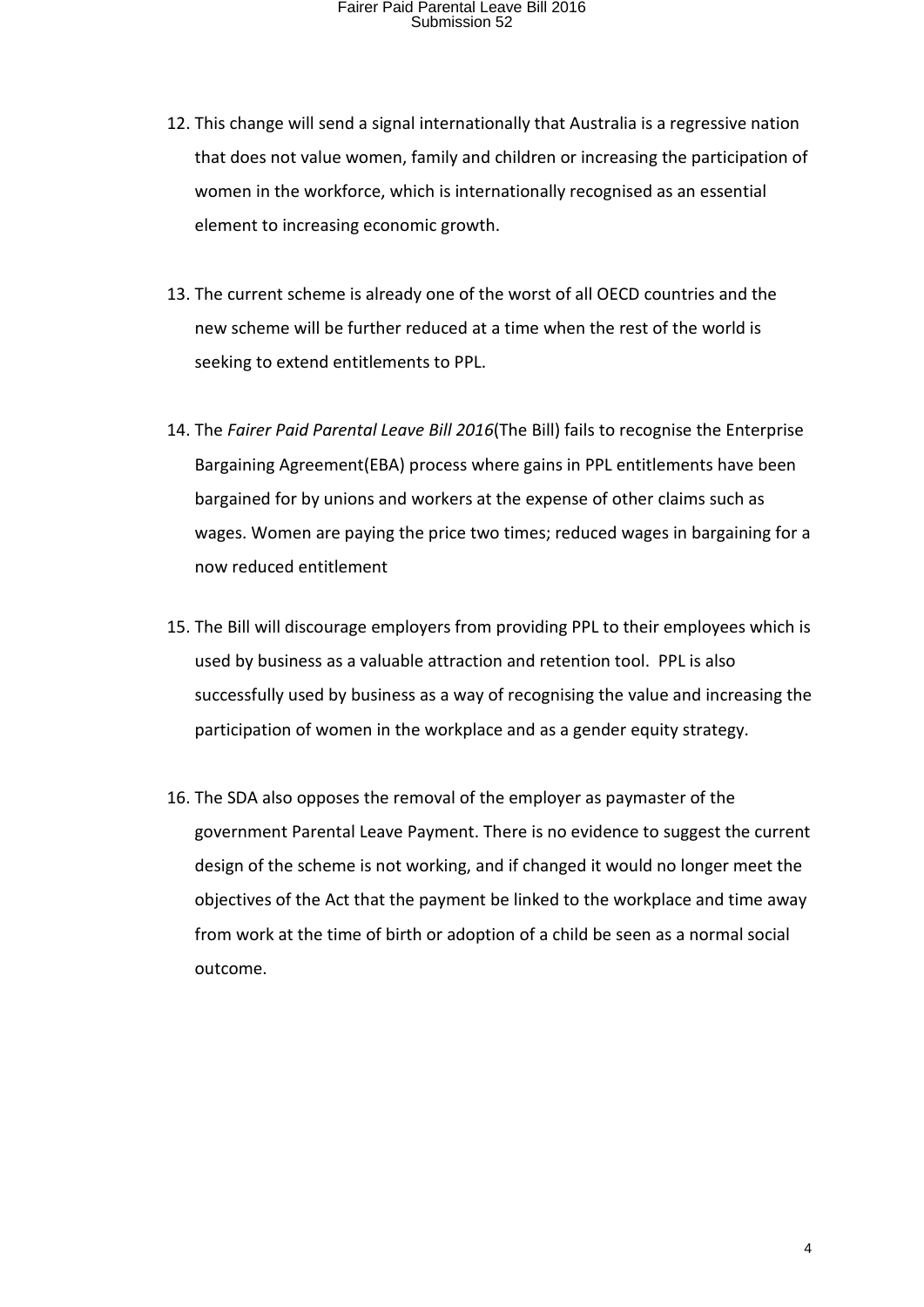#### **RECOMMENDATION:**

- 17. The SDA recommends that the Senate Community Affairs Legislation Committee reject the *Fairer Paid Parental Leave Bill 2016* in its entirety because it:
	- will result in a reduction in the length of parental leave mothers(parents) will take which will have a severe detrimental impact on the health and well-being of mothers and babies, the workforce participation of women and our standing internationally;
	- introduces an unnecessary level of complexity;
	- will not provide the expected budgetary gains;
	- will result in increased pressure on the childcare system; and
	- employers will abandon PPL altogether or find other ways to provide incentives which aim to retain women
- 18. The SDA recommends that the government look to improve the current PPL scheme towards the provision of universal access to a minimum of 26 weeks paid parental leave plus superannuation.

#### **THE CURRENT PAID PARENTAL LEAVE (PPL) SCHEME**

- 19. The design of the Paid Parental Leave Act 2010 ("the Act") is sound and was the product of significant consultation, research and analysis. The scheme had broad support from unions, employers and the community as a first step towards establishing a national workplace right to PPL.
- 20. The current government PPL scheme was developed following the comprehensive Productivity Commission (PC) Inquiry; Paid Parental Leave; Improved Support for Parents with Newborn Children conducted in [2](#page-4-0)009<sup>2</sup>.

<span id="page-4-0"></span> <sup>2</sup> Australian Government Productivity Commission, *Paid Parental Leave: Support for Parents with Newborn Children No. 4*7, 28 February 2009, p XIV.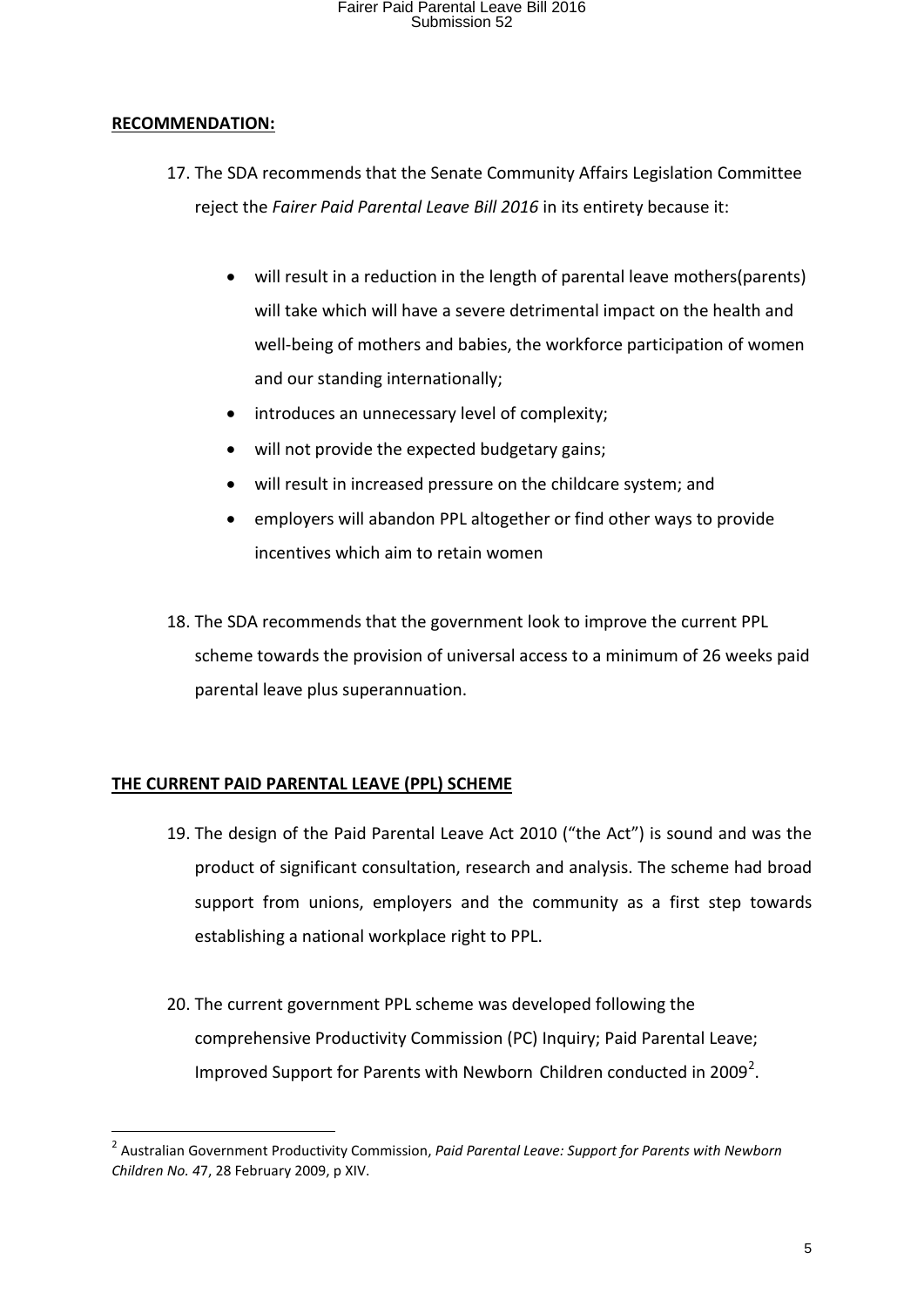- 21. The PC Inquiry recommended the introduction of a paid parental leave scheme which was opted by the Government, that was designed to meet key objectives<sup>[3](#page-5-0)</sup>:
	- *to generate child and maternal health and welfare benefits by increasing the time parents take away from work, estimating that the average absence will increase by ten weeks.*
	- *promoting important, publicly supported social goals, and in particular, that having a child and taking time out for family reasons is viewed by the community as part of the usual course of work and life for parents in the paid workforce.*
	- *to improve the participation outcomes for women in the workforce and in turn increase retention rates for business, with reduced training and recruitment costs.*
- 22. The current scheme provides for:
	- 18 weeks PPL at the national minimum wage(NMW) (currently \$672.70 per week) for the primary carer of a newborn or recently adopted child; some of which may be transferred to the father/partner. (Total value approximately \$12,100 (taxable)
	- Two weeks pay at the NMW for fathers and partners, Dad and Partner Payment(DaPP).
	- Both PPL and DaPP may be 'topped up' by employer payments.

#### **PPL – A COMPLEMENTARY AND HIGHLY SUCCESSFUL SCHEME**

23. Paid parental leave is a minimum workplace entitlement which has been designed to be co-funded by employers and government.

<span id="page-5-0"></span> $3$  ibid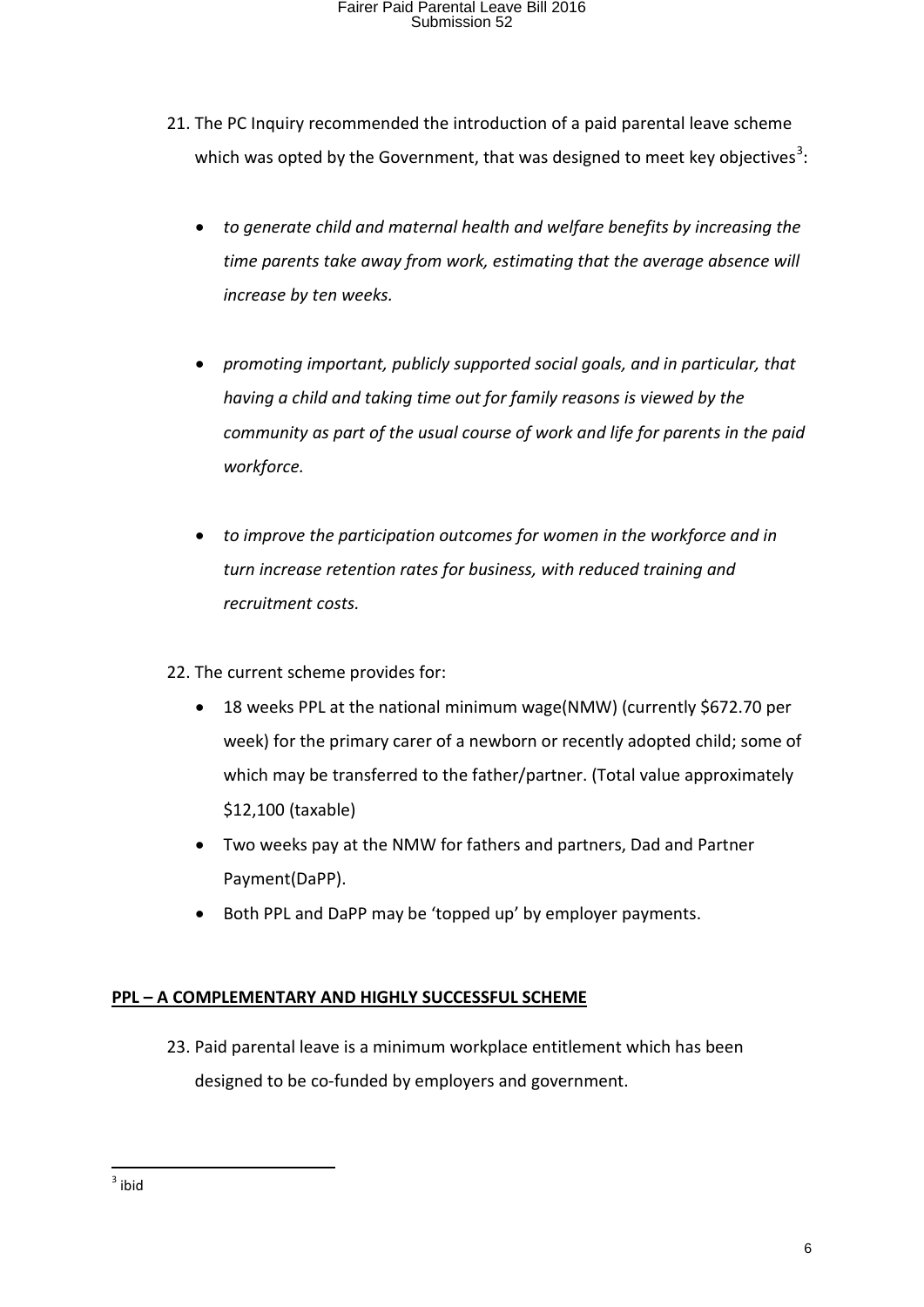- 24. The current scheme was deliberately designed so that the government would provide a minimum payment of 18 weeks at the national minimum wage and employers would contribute in addition to that amount to enable employees to reach the ideal of 26 weeks at full replacement wage, plus superannuation.
- 25. The scheme was designed as a workplace entitlement rather than a welfare payment to maintain and enhance the attachment to the workplace in order to encourage women to return to their workplace after the period of parental leave and improve women's participation in the workforce.
- 26. PPL is not a social welfare payment.
- 27. It was also designed this way in recognition of the many existing employer paid parental leave schemes and in response to various submissions made by employers to the Productivity Commission seeking to retain the schemes they provided as they are a valuable employee attraction and retention tool.
- 28. The PC Report<sup>[4](#page-6-0)</sup> discussed the development in Australia of employer paid parental leave schemes and stated that;
- '*Key motivations for the introduction of paid leave arrangements have been to:*
	- *provide a signal that the employer is 'family-friendly' and values female staff (and hence is an employer of choice)*
	- *increase employee loyalty and promote higher retention rates (thereby avoiding re-hiring costs and fully exploiting investments in training)'*.
- 29. The recent accusations by the government that women who have accessed the government scheme and a paid parental leave entitlement from their employer

<span id="page-6-0"></span> <sup>4</sup> Australian Government Productivity Commission, *Paid Parental Leave: Support for Parents with Newborn Children No. 4*7, 28 February 2009, p 7.14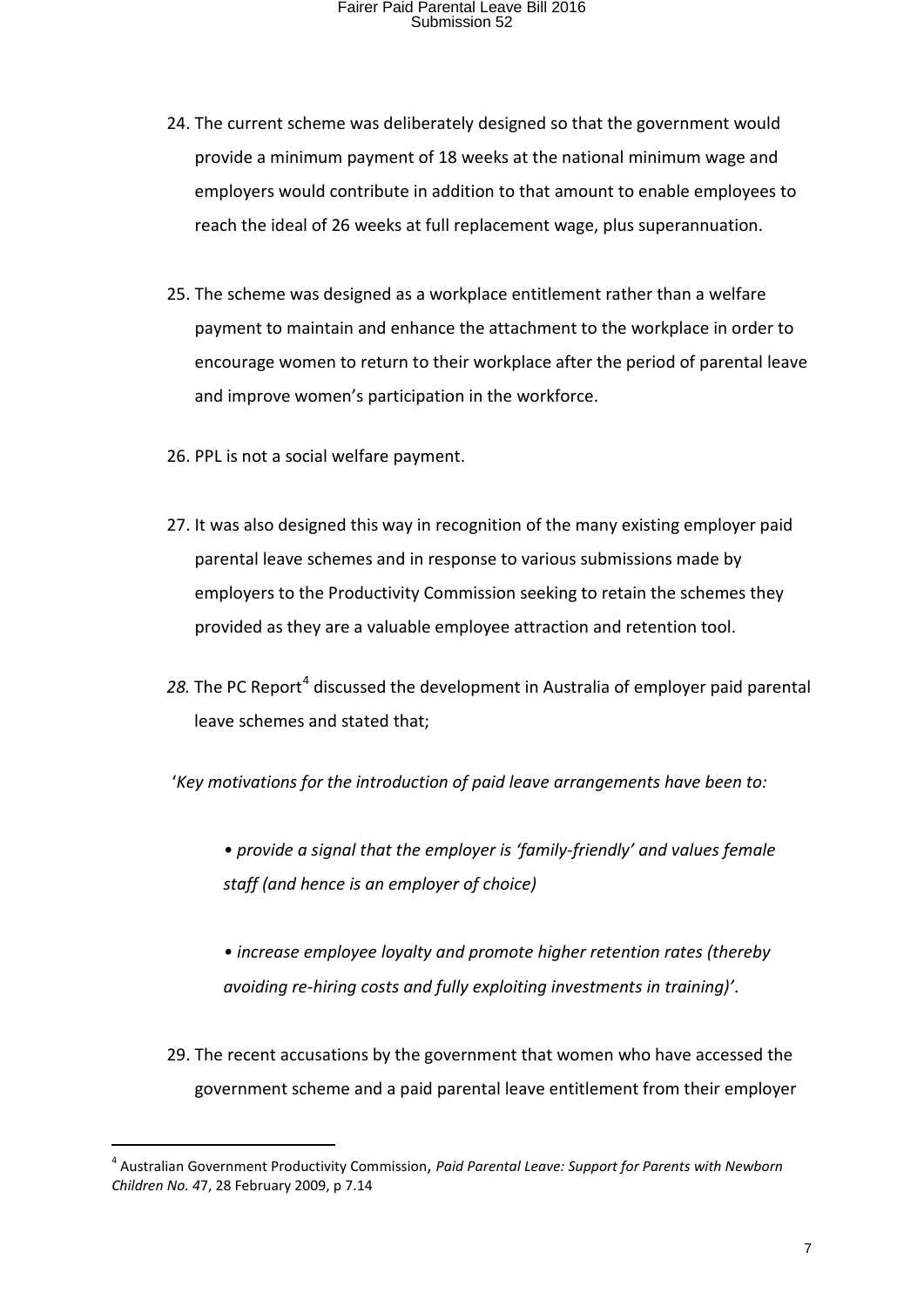are double dippers and rorters is extremely offensive and a deliberate misrepresentation of the system currently in place.

- 30. Double-dipping happens when you take from the same source twice, so that label does not apply to a new parent accessing legitimate government benefits for the first 18 weeks of their baby's life, and then being able to extend the time to care for their baby by accessing employer benefits, accrued over time at their place of work.
- 31. Object (3) of the current *Paid Parental Leave Act (Cth)2010* states 'The financial support provided by this Act is intended to complement and supplement existing entitlements to paid or unpaid leave in accordance with the birth or adoption of a child'. $5$
- 32. This clearly demonstrates that the scheme was deliberately designed to be complementary so that employees would have access to both schemes to enable them to increase the duration of parental leave available to them. It is clear that women have not been 'rorting' the system or 'double dipping' but rather have been accessing a scheme which was designed to ensure that most women could access a minimum of 26 weeks PPL, as per the WHO recommendation and guidelines.
- 33. In the industries for which the SDA has coverage, many employer schemes were introduced prior to the introduction of the government paid parental leave scheme and many have been negotiated since its introduction in lieu of other entitlements and wage increases.
- 34. Women have forgone increased wage increases in return for PPL. If the government wants to change it, how will that money be returned to women?

<span id="page-7-0"></span> <sup>5</sup> Paid Parental Leave Act 2010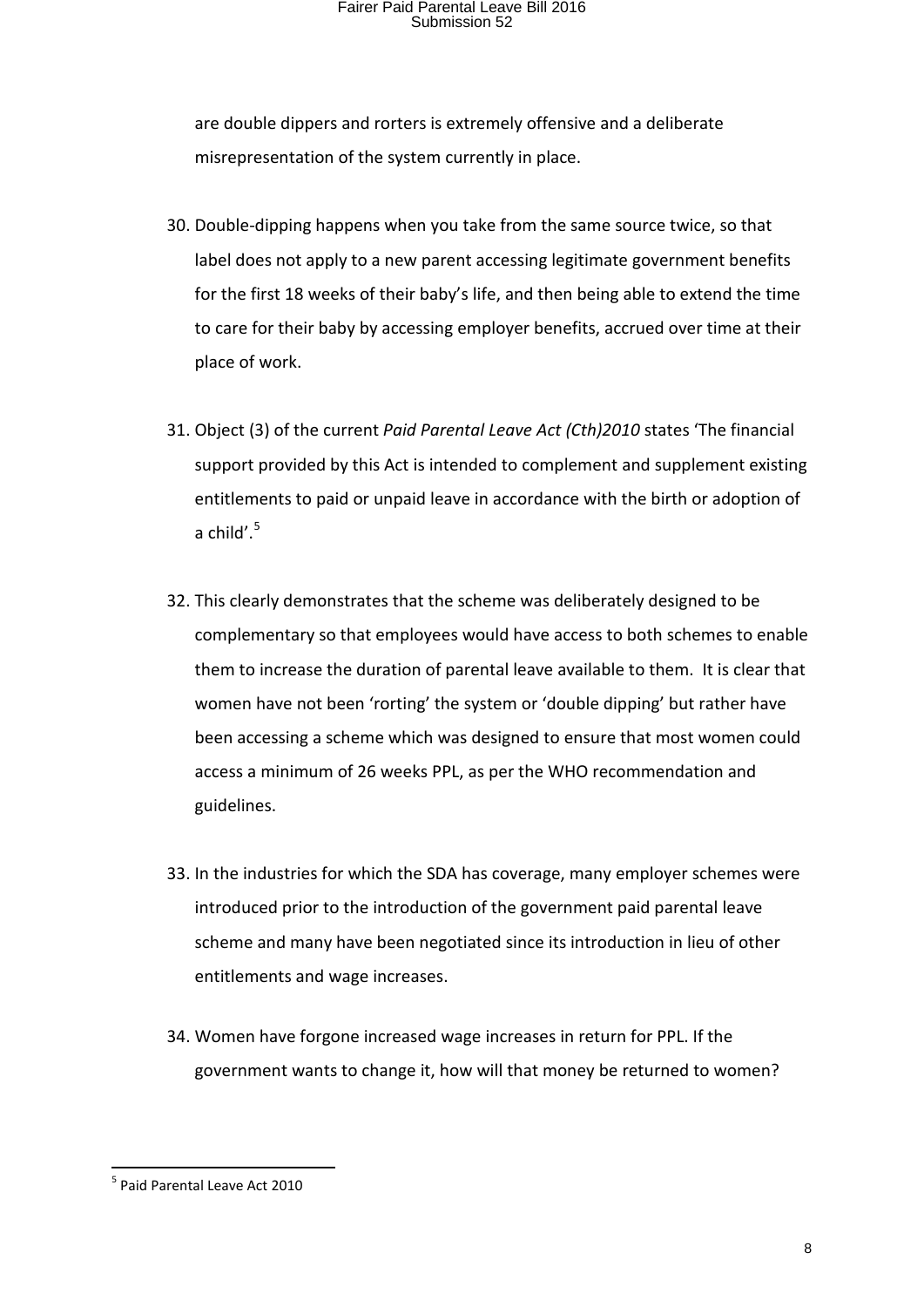- 35. The primary objective of a paid parental leave system must be the provision of a payment which is sufficient to ensure that a woman and her family are able to live with dignity during her period out of the workforce, before and after the child is born, and for the health and well-being of mother and baby.
- 36. The 2014 PPL Final Evaluation Report found;

'*strong evidence that PPL has produced important changes in behaviour amongst new mothers, and clear indications that these changes arise from the removal or reduction of financial barriers to mothers' leave taking'*[6](#page-8-0) .

37. The report concluded that;

*'The positive impact of the scheme has been largely driven by reducing the financial barriers to parents taking leave following the birth of a child'*[7](#page-8-1)

- 38. It is completely incomprehensible that, given the evident success of the scheme, the new *Fairer Paid Parental Leave Bill 2016* (The Bill) will have a negative impact and will reinstate financial barriers to parents taking leave.
- 39. Women often work in low-paid jobs on a part-time or casual basis. However, it is not uncommon for women to be the primary breadwinner in the household or for her partner's income to be low and/or intermittent.
- 40. Most low or middle income families rely on two incomes to survive. In these circumstances, the family is equally reliant on the income of both parents to meet their commitments and will experience severe financial difficulty without it. Work is a necessity to survive, therefore, PPL is more needed than ever.

<span id="page-8-1"></span><span id="page-8-0"></span> <sup>6</sup> <sup>6</sup> The University of Queensland, Institute for Social Science Research*, PPL Evaluation: Final Report*, November 2014, pg. 186  $<sup>7</sup>$  ibid, pg. 185</sup>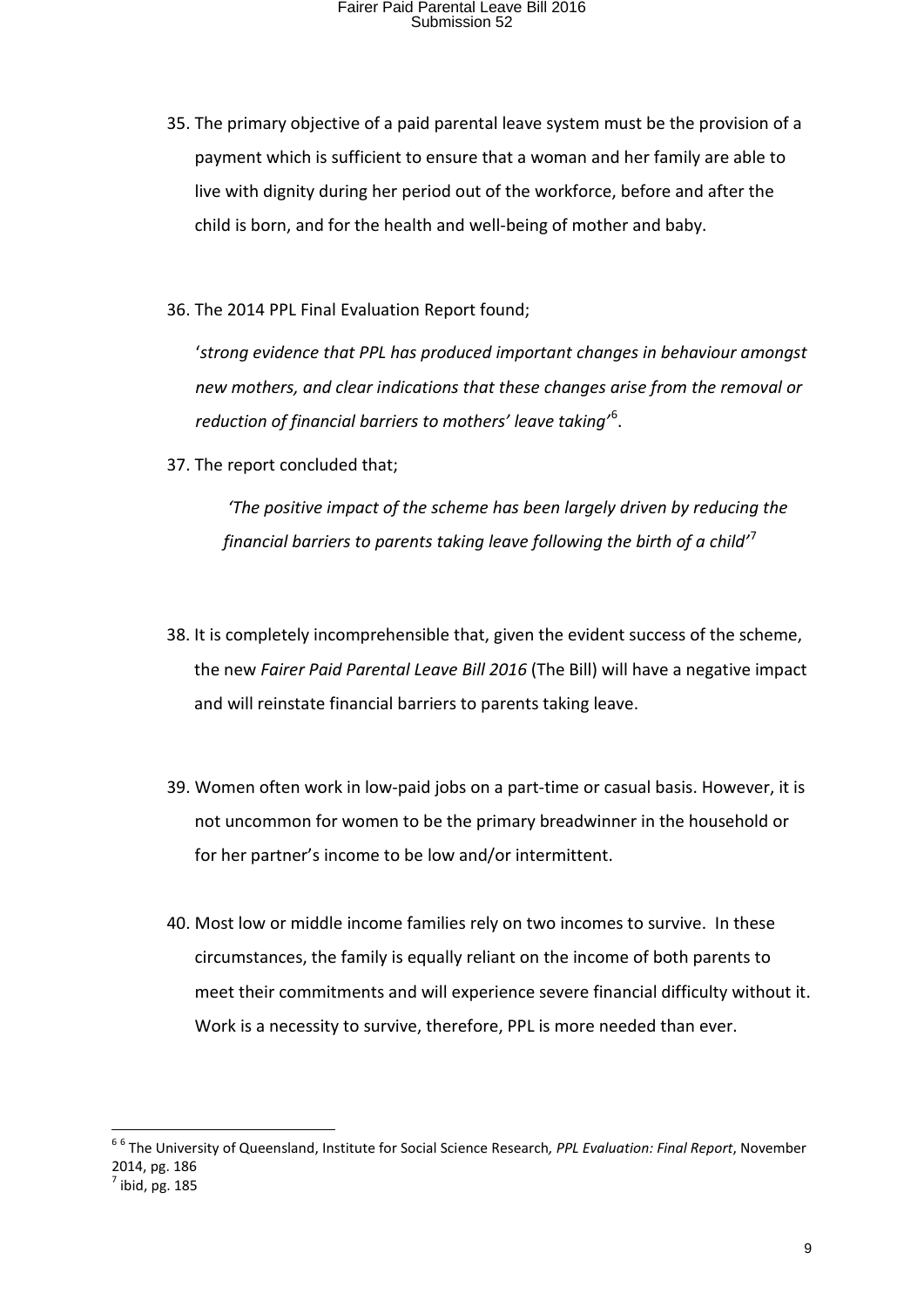- 41. For SDA members who are predominately low-income workers, the ability to combine the government parental leave payment and employer paid parental leave is vital for them to be able to take leave of 26 weeks or more.
- 42. A survey of SDA members found that 85% of members with children work due to economic necessity and that this is the driving force behind a woman's decision to return to work after the birth of her child.
- 43. The proposed changes will have a severe effect on the amount of time SDA members will be able to take, which is contrary to the WHO, ILO and Australian National Health and Medical Research Council(NHMRC) guidelines and the intention of the legislation.
- 44. One of the other outcomes that the scheme was designed to achieve was to: '*provide a strong signal that taking time out of the paid workforce to care for a child is viewed by the wider community as part of the usual course of life and work for parents, rather than a nuisance. A scheme that intends to signal this should be structured like other leave arrangements, such as those for recreation, illness and long service leave, rather than being structured as a social welfare measure'*.
- 45. The scheme was deliberately designed to be a workplace entitlement co-funded by employers and government rather than as a welfare benefit so that it could provide a signal for cultural workplace change to normalise time out of the workplace to care for children and families.

#### **MEANS TESTING**

46. Other changes proposed during recent discussions regarding PPL resulting from the proposed Bill have included means testing. Means testing against an employees' household income takes the benefit away from it being a workplace entitlement, particularly beneficial for women, to one which is linked to a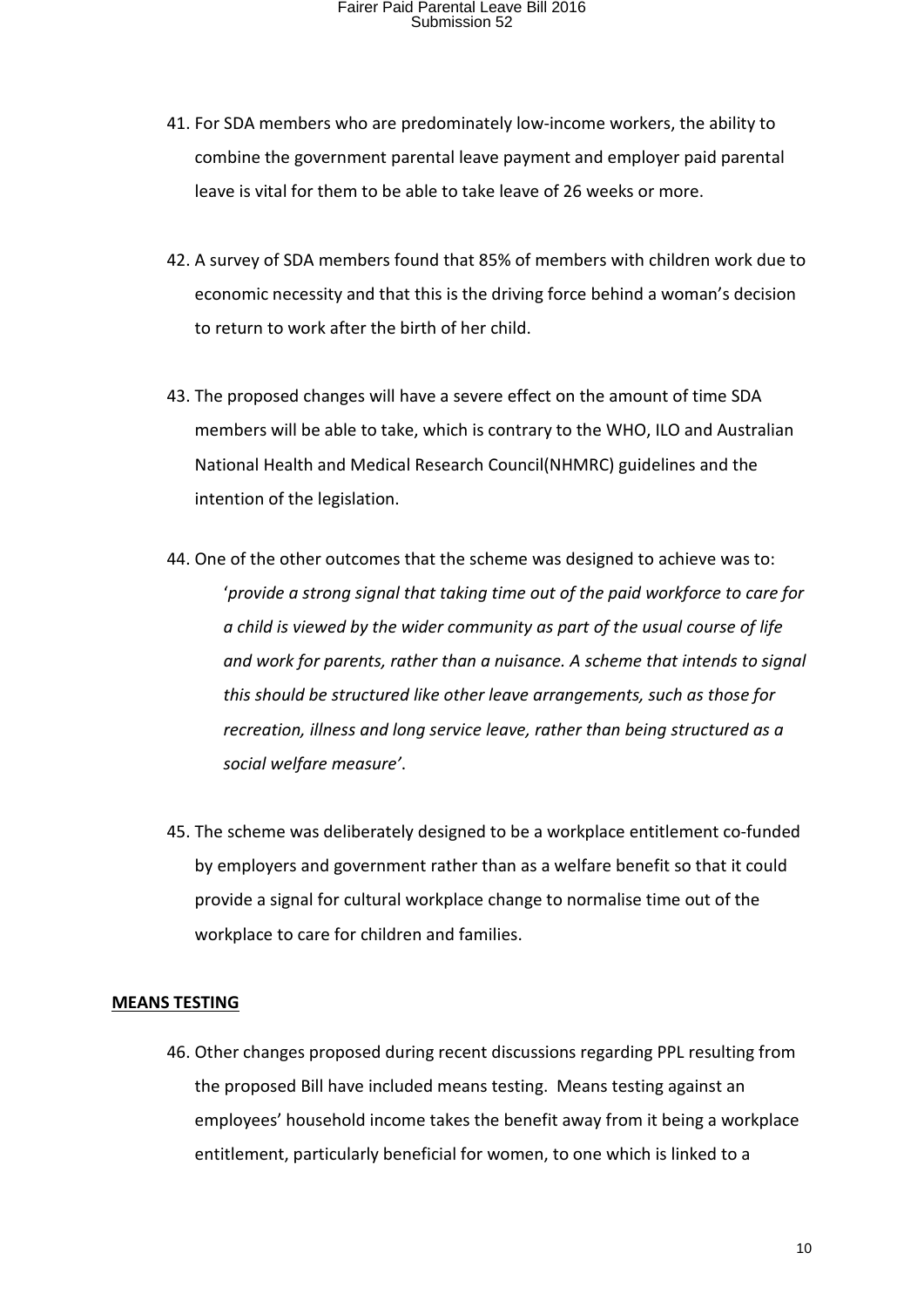partner's income. This is contrary to the purpose of the scheme which is to enable employees to take time away from work at the time of birth and encourages increased participation following the leave.

- 47. Means testing on household income would completely alter the concept of PPL. It would no longer be a workplace entitlement available to all primary carers but a welfare payment limited to low-income households. Other forms of leave such as annual leave and long service leave are not means tested so why should we means test paid parental leave? This is another example of women treated as second class citizens.
- 48. The Productivity Commission Inquiry Report provided that '*The statutory leave payment would be like any other income gained while on leave. It would be taxable'* and *'be taken into account in calculating income-tested welfare payments, with the exception of income support payments'[8](#page-10-0)* .
- 49. This also demonstrates that the scheme was designed to be seen as a workplace leave entitlement rather than a welfare payment and is treated as such for tax purposes.
- 50. It is important that the design of the scheme is not compromised by any changes which transfer PPL away from being a workplace entitlement to a welfare payment such as providing a disincentive for employers to co-fund or means testing against family income.

#### **FINANCIAL IMPACT OF PPL CHANGES ON WOMEN IN THE PAID WORKFORCE**

51. The table below shows some of the existing employer paid parental leave schemes in retail. For those companies which provide a return to work bonus, this amount has been included as a potential loss because it is not clear how these payments will be treated under the proposed legislation:

<span id="page-10-0"></span> <sup>8</sup> Productivity Commission Inquiry Report, *Paid Parental Leave: Support for Parents with Newborn Children*, 28 February 2009, page XVII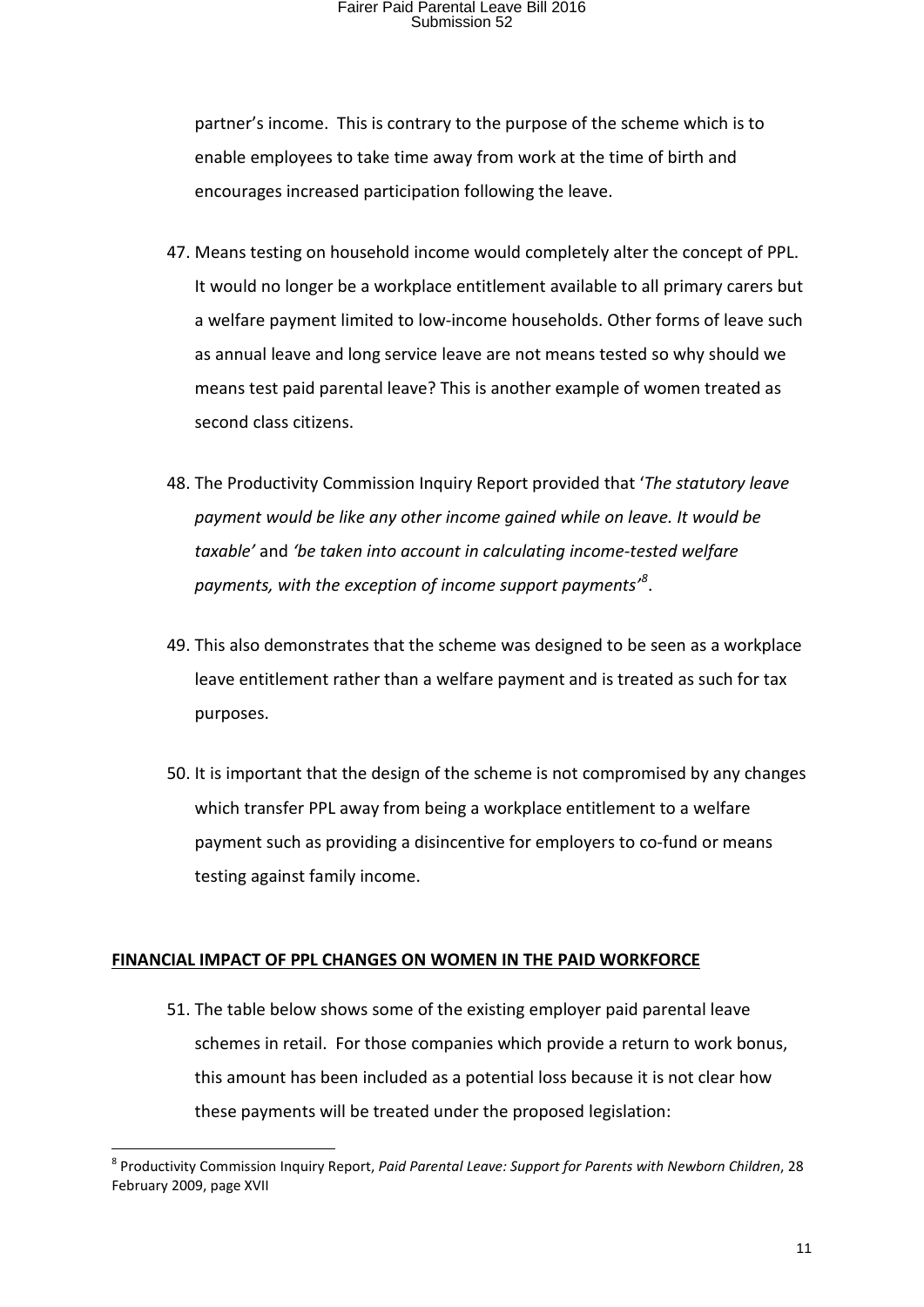| <b>Employer</b>               | <b>Details of employer-funded</b>                                                                                                                                                                                                                                                                                                                                                                            | <b>Consequences of the proposed Fairer Paid Parental</b>                                                                                                                                                                                                                                                                                                                                                                                          |
|-------------------------------|--------------------------------------------------------------------------------------------------------------------------------------------------------------------------------------------------------------------------------------------------------------------------------------------------------------------------------------------------------------------------------------------------------------|---------------------------------------------------------------------------------------------------------------------------------------------------------------------------------------------------------------------------------------------------------------------------------------------------------------------------------------------------------------------------------------------------------------------------------------------------|
|                               | entitlement (under an EBA,                                                                                                                                                                                                                                                                                                                                                                                   | Leave Bill 2016                                                                                                                                                                                                                                                                                                                                                                                                                                   |
|                               | contract of employment or policy)                                                                                                                                                                                                                                                                                                                                                                            |                                                                                                                                                                                                                                                                                                                                                                                                                                                   |
| <b>Bunnings</b><br>Woolworths | Policy - 8 weeks on completion of<br>12 months service split in to 2<br>payments, 4 on commencement of<br>leave and 4 RTW bonus upon<br>completion of 6 months service after<br>return.<br>Payment of Super on PPL (1 <sup>st</sup> 4<br>weeks)<br>Policy - 8 weeks split into 2<br>payments, 6 weeks PPL on<br>commencement of leave, 2 weeks<br>RTW bonus on return<br>Payment of Super on initial 6 weeks | Initial loss of equivalent to 4 weeks on<br>$\bullet$<br>commencement of leave at NMW (currently<br>\$672.70 per week)- \$2690.80<br>Potential loss of 4 week RTW bonus after<br>completing 6 months service after returning from<br>PL - which represents a further >\$2690.80<br>Initial loss of equivalent to 6 weeks PPL at NMW<br>$\bullet$<br>on commencement of leave - \$4036.20<br>Potential loss of 2 weeks RTW- another<br>> \$1345.40 |
| Kmart                         | <b>PPL</b><br>Top-up of government scheme to<br>full wage                                                                                                                                                                                                                                                                                                                                                    | Top-up equates to $$2209.68$ – under the<br>legislation this will need to be negotiated out of<br>the EA and will represent a loss for our<br>members earning above the NMW.                                                                                                                                                                                                                                                                      |
| <b>Dulux</b>                  | In EBA - 12 weeks pay which can<br>be taken at full pay or half pay over<br>double the time.<br>Payment of super on the 12 weeks                                                                                                                                                                                                                                                                             | Potential loss of \$8072.40<br>$\bullet$                                                                                                                                                                                                                                                                                                                                                                                                          |
| Coles                         | In policy - 12 weeks split into 2<br>payments, 6 weeks PPL plus 6<br>weeks RTW payment.<br>Superannuation paid on PPL                                                                                                                                                                                                                                                                                        | Initial loss of equivalent to 6 weeks at NMW -<br>$\bullet$<br>\$4036.20<br>Potential loss of 6 weeks RTW - >\$4036.20                                                                                                                                                                                                                                                                                                                            |
| Super                         | In EBA $-6$ weeks split into 2                                                                                                                                                                                                                                                                                                                                                                               | Initial loss of equivalent of 4 weeks at NMW -<br>$\bullet$                                                                                                                                                                                                                                                                                                                                                                                       |
| Retail                        | payments, 4 weeks PPL plus 2                                                                                                                                                                                                                                                                                                                                                                                 | \$2690.80                                                                                                                                                                                                                                                                                                                                                                                                                                         |
| Group                         | weeks RTW bonus after 1 month                                                                                                                                                                                                                                                                                                                                                                                | Potential loss of 2 weeks RTW bonus -                                                                                                                                                                                                                                                                                                                                                                                                             |
|                               | service after returning                                                                                                                                                                                                                                                                                                                                                                                      | \$1345.40                                                                                                                                                                                                                                                                                                                                                                                                                                         |
| Target                        | 6 weeks which can be taken at half<br>pay                                                                                                                                                                                                                                                                                                                                                                    | Loss of 6 weeks at NMW - \$4036.20<br>$\bullet$                                                                                                                                                                                                                                                                                                                                                                                                   |
| Costco                        | 8 weeks taken at half pay                                                                                                                                                                                                                                                                                                                                                                                    | Loss of 8 weeks at NMW - \$5381.60<br>$\bullet$                                                                                                                                                                                                                                                                                                                                                                                                   |
| Myer                          | In policy - 6 weeks                                                                                                                                                                                                                                                                                                                                                                                          | Loss of 6 weeks at NMW - \$4036.20<br>$\bullet$                                                                                                                                                                                                                                                                                                                                                                                                   |
| Priceline                     | In EBA - 2 weeks                                                                                                                                                                                                                                                                                                                                                                                             | Loss of 2 weeks at NMW - \$1345.40<br>$\bullet$                                                                                                                                                                                                                                                                                                                                                                                                   |
| Noni B                        | In EBA - 13 weeks                                                                                                                                                                                                                                                                                                                                                                                            | Loss of 13 weeks at NMW - \$8745.10<br>$\bullet$                                                                                                                                                                                                                                                                                                                                                                                                  |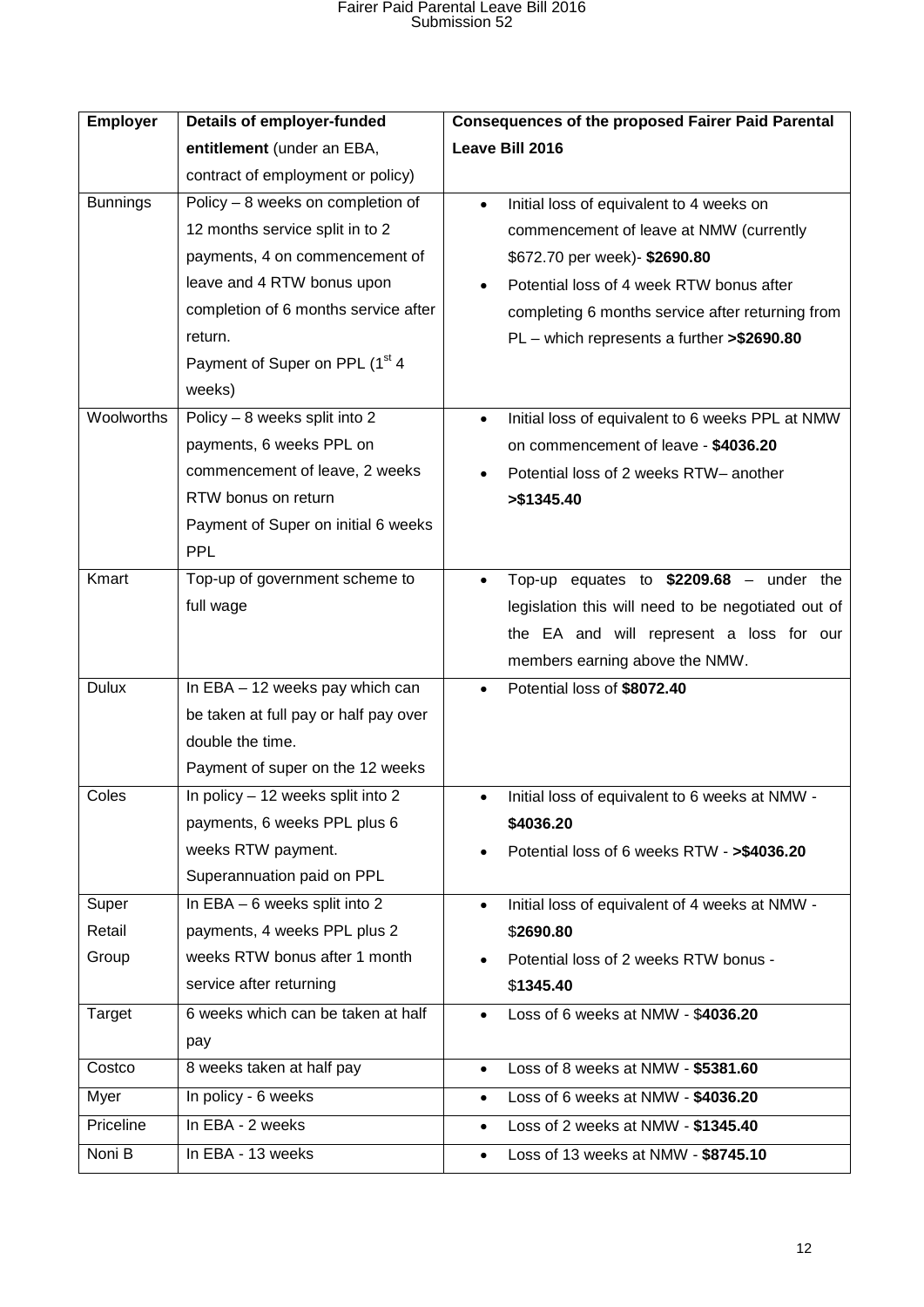- 52. The table shows that the majority of the schemes provide a modest amount of paid parental leave providing the gap in payment so that employees receive paid leave for 26 weeks. Many schemes also split the entitlement into 2 payments, one at the commencement of the leave, the other as a bonus upon returning to work. Many employers do this as part of their retention strategy, to create an incentive for employees to return to work after the period of parental leave.
- 53. The savings the government will make on not paying the employer component will be very small, however, the impact of the loss of this payment on low income earners will be harsh as it is crucial to the decision they will make on when they will need to return to work.
- 54. The varying nature of the schemes offered in retail also demonstrates the complexity of the payments. How this complexity may relate to the proposed new government scheme will be discussed further in this submission.

#### **PAID PARENTAL LEAVE AND THE IMPACT ON THE LOW PAID.**

- 55. Women make up the vast majority of workers in low paid industries, such as retail, hospitality, cleaning and the social services. Consequently, the impact of the introduction of paid parental leave was significant and important for providing recommended and necessary time away from the workplace to care for a new baby.
- 56. The majority of SDA members are low-paid workers and as a result are greatly impacted by any variation in income.
- 57. Prior to the introduction of the PPL scheme SDA members who had had a baby were surveyed regarding their return to work following the birth of their child. The following shows the percentage who had returned to work after the birth of the baby within the specified time: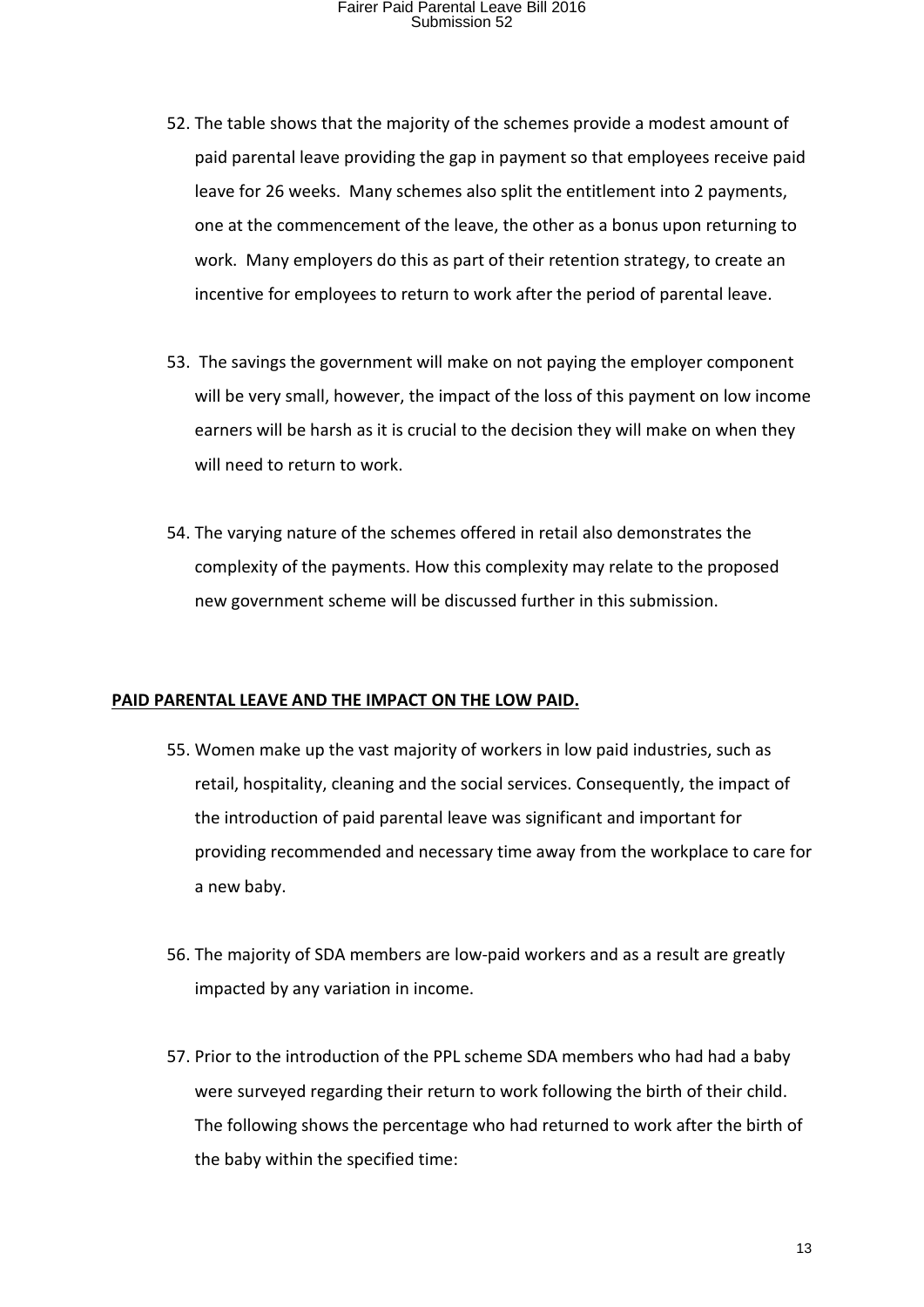#### Cumulative

| 1 week   | 7% | 7%  |
|----------|----|-----|
| 2 weeks  | 7% | 14% |
| 3 weeks  | 5% | 19% |
| 4 weeks  | 0% | 19% |
| 5 weeks  | 2% | 21% |
| 6 weeks  | 3% | 24% |
| 2 months | 2% | 26% |

- 58. The results of the survey show that a quarter of members who had a baby returned within 2 months of the birth of their child which is significant and clearly does not meet the WHO recommendation regarding the health and wellbeing of both the mother and baby. It also highlights that 26% of mothers were not getting the ILO minimum 14 weeks away from the workplace to care for a new baby. This is an appalling situation for a developed and progressive country such as Australia.
- 59. As previously stated, we also know that 85% of SDA members with children work due to economic necessity and that this is the driving force behind a woman's decision to return to work after the birth of her child.
- 60. Significantly, the Productivity Commission found that;

*'the impact of the scheme on leave durations (of those families taking less than 26 weeks) is greater for lower income, more financially constrained families. They are a particular target of this policy since they often have low representation in privately negotiated paid parental leave schemes[9](#page-13-0) .*

61. The PPL Evaluation Final Report found that;

<span id="page-13-0"></span> $<sup>9</sup>$  Ibid, p 2.45</sup>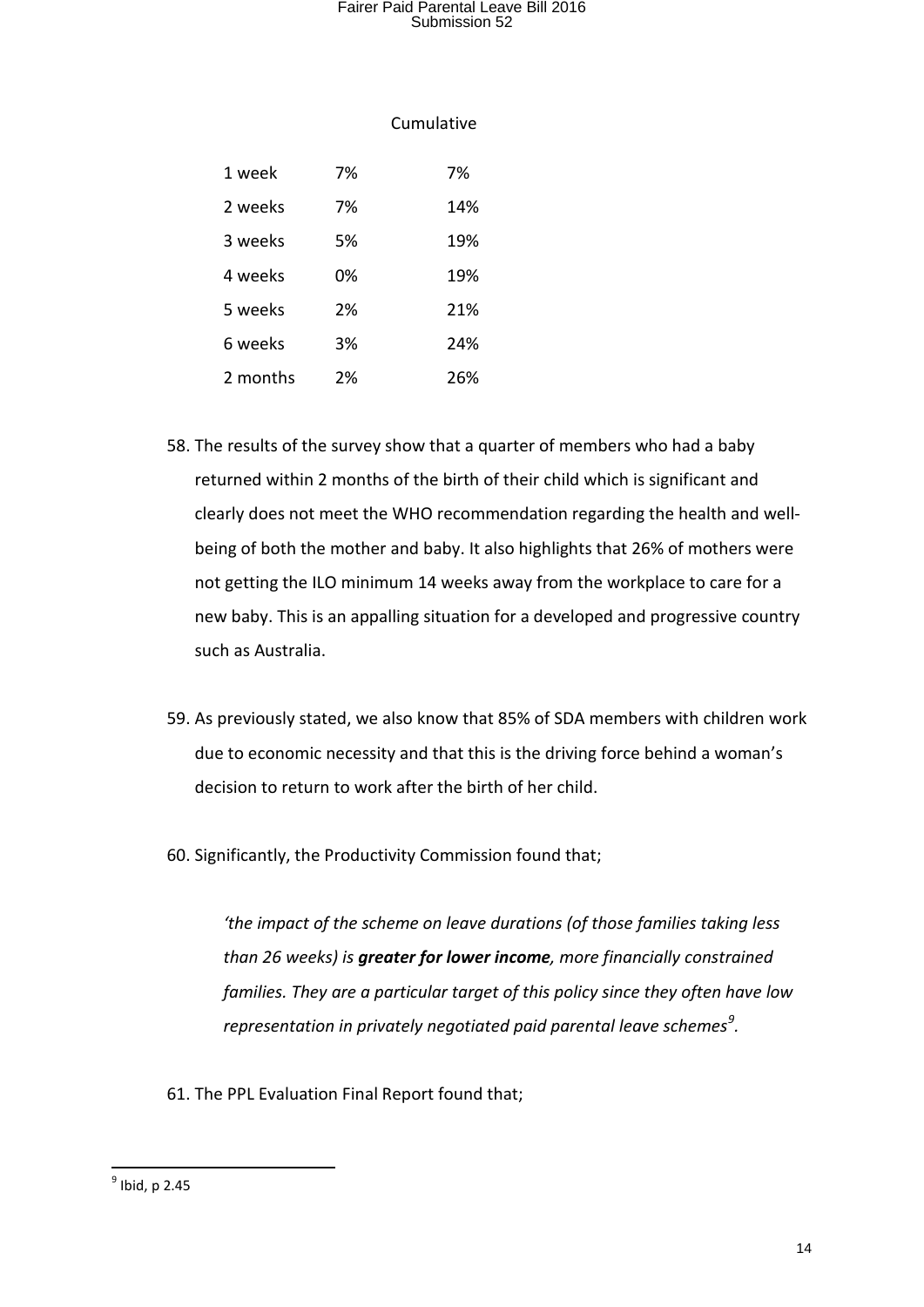'*The impact of PPL in delaying mothers' return to work was not uniform. Instead, the effect was more substantial amongst mothers for whom PPL was a larger payment relative to their normal earnings, or a more predictable one. Thus, low income mothers showed a longer delay in return to work than high income mothers in the first six months of their babies' lives.'*[10](#page-14-0)

- 62. For SDA members who currently have access to, what is largely, a modest amount of employer funded paid parental leave, the loss of that amount, in addition to the government scheme, will have a significant impact on the amount of time they will be able to take away from work to care for their newborn and for their own health. This has negative consequences which are widely accepted and acknowledged, for the health and well-being of mothers' and their babies.
- 63. Workers on low-incomes have less disposable income and a lower savings capacity. This makes it very difficult for families to save a portion of their income to support them through a longer period of parental leave, once the government payment has ceased.
- 64. Although many of the employer paid parental leave entitlements offered in the industries the SDA covers are conservative in comparison to other industries, most in combination with the government scheme, allow employees to receive an income for 26 weeks, which is what was envisaged by the Productivity Commission and the current scheme.
- 65. A change to the current complementary scheme, as proposed in the *Fairer Paid Parental Leave Bill 2015,* will force our members to take shorter periods of leave. This will have a detrimental impact on health and wellbeing of mothers and their new babies.

<span id="page-14-0"></span> <sup>10</sup> The University of Queensland, Institute for Social Science Research*, PPL Evaluation: Final Report*, November 2014, p 98-99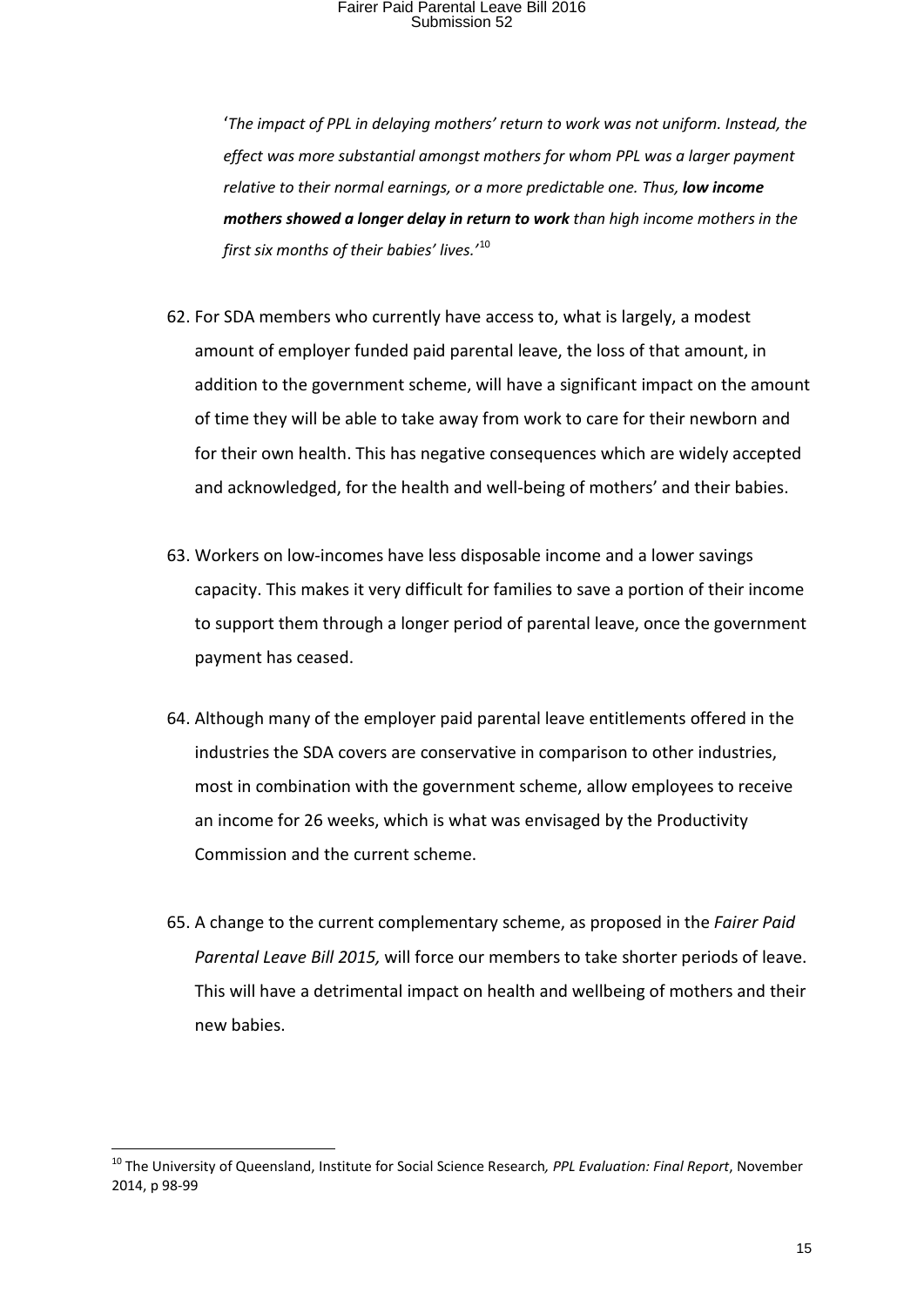66. The proposed change in legislation will have a disproportionate impact on the workers who can least afford it, low-income workers. This is a very poor policy outcome for low paid women.

#### **IMPROVED CHILD AND MATERNAL HEALTH WITH LONGER PERIOD OF PARENTAL LEAVE**

- 67. The first and most compelling objective of a PPL scheme is to encourage and enable women to take a sufficient period of parental leave in order to look after their health and the health of their new born baby.
- 68. There is significant international and Australian research and evidence which demonstrates that there are vital maternal and child health benefits in a mother providing post natal care for a period of at least six months.
- 69. The World Health Organisation (WHO) recommends mothers exclusively breastfeed infants for the child's first six months to achieve optimal growth, development and health $^{11}$  $^{11}$  $^{11}$ .
- 70. The Productivity Commission found that:

*'The impact of paid parental leave on maternal and child health and wellbeing is relevant to the issue of the appropriate duration of leave and to a level of payment needed to encourage parents to take such leave. There is compelling evidence of health and welfare benefits for mothers and babies from a period of postnatal absence from work for the primary caregiver of around six months. There are also reasonable grounds to expect benefits from longer periods of exclusive parental care up to nine to 12 months.[12](#page-15-1)*

<span id="page-15-0"></span><sup>&</sup>lt;sup>11</sup> World Health Organisation,

http://www.who.int/mediacentre/news/statements/2011/breastfeeding\_20110215/en/

<span id="page-15-1"></span><sup>12</sup> Australian Government Productivity Commission, *Paid Parental Leave: Support for Parents with Newborn Children No. 47*, 28 February 2009, p 18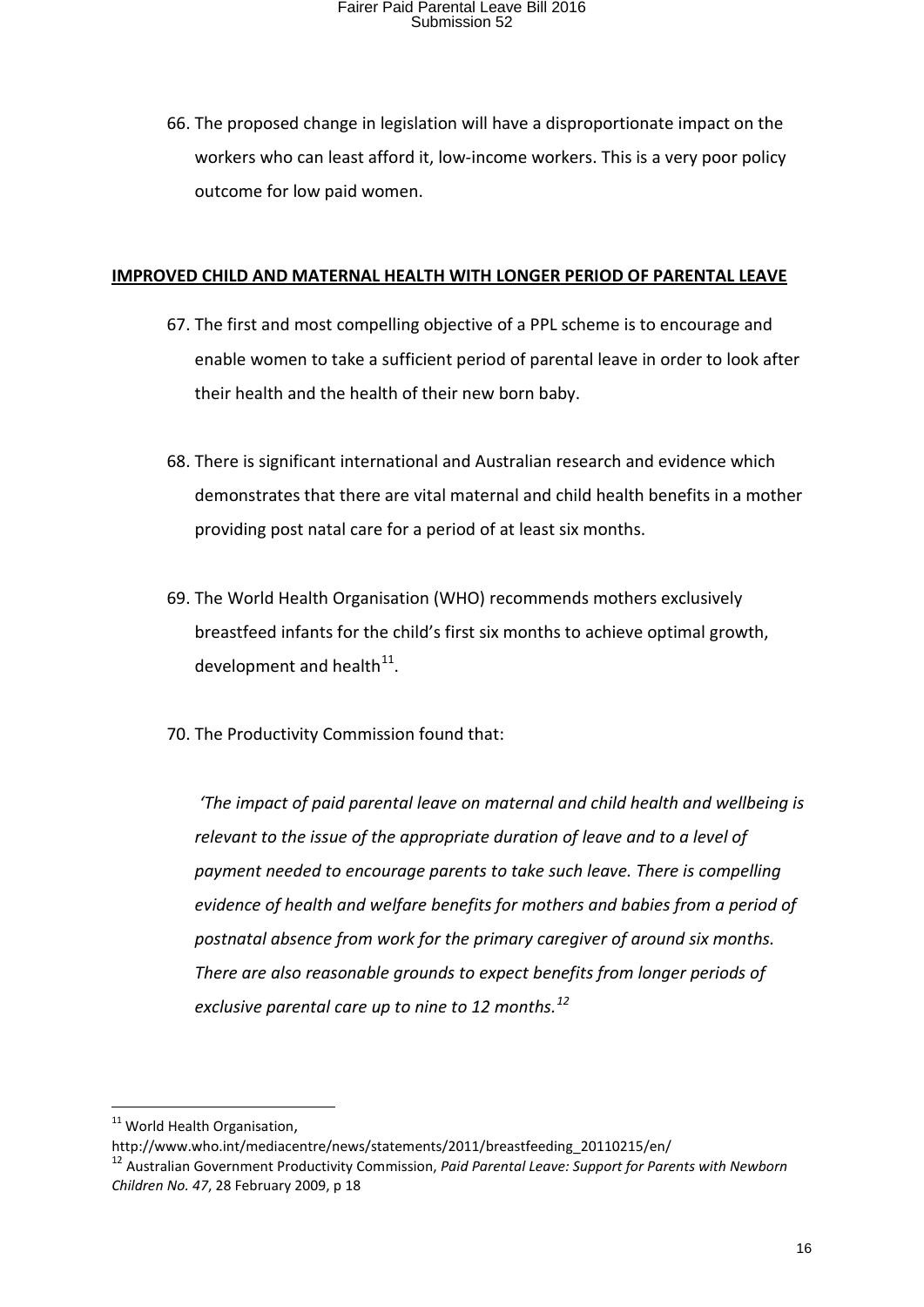- 71. The proposed changes will create a regressive change in the length of time mothers will take at the time of birth and are in direct contrast to the objective of the Act, which is to provide financial support to primary carers to allow carers to take time off work to care for the child, and enhance the health and development of birth mothers and children.
- 72. The proposed changes are also in direct contrast with the final report of the PPL Evaluation which was released in November 2014. The report demonstrates that the desired effect of the policy has been achieved;

*'the return to work is somewhat delayed during the first few months, but not in the long run. The scheme's main effect is that mothers who otherwise would have returned in months one to three now return in month's four to six.*[13](#page-16-0)

73. The PPL Evaluation Final Report also demonstrates that the introduction of the scheme has contributed to improvements in breastfeeding outcomes which was an objective of the legislation. The report;

*'strongly suggests that the introduction of PPL provides mothers with the capacity to continue breastfeeding for longer, probably primarily because of its effect in delaying their return to work'*[14.](#page-16-1)

74. The PPL Evaluation Report also found improvements in maternal health;

*'The extra time some mothers were able to take away from work also had other benefits. In particular, it resulted in a small decline in mothers' tendency to feel rushed or pressed for time. Reducing financial barriers to taking time away from work also has direct effects on the stress and worry that mothers' reported feeling while away from work. In-depth interviews showed that mothers in insecure jobs and those on lower incomes often said that the availability of PPL had removed or* 

<span id="page-16-1"></span><span id="page-16-0"></span> <sup>13</sup> The university of Queensland, Institute for Social Science Research*, PPL Evaluation: Final Report*, November 2014, p 33  $14$  ibid, p 60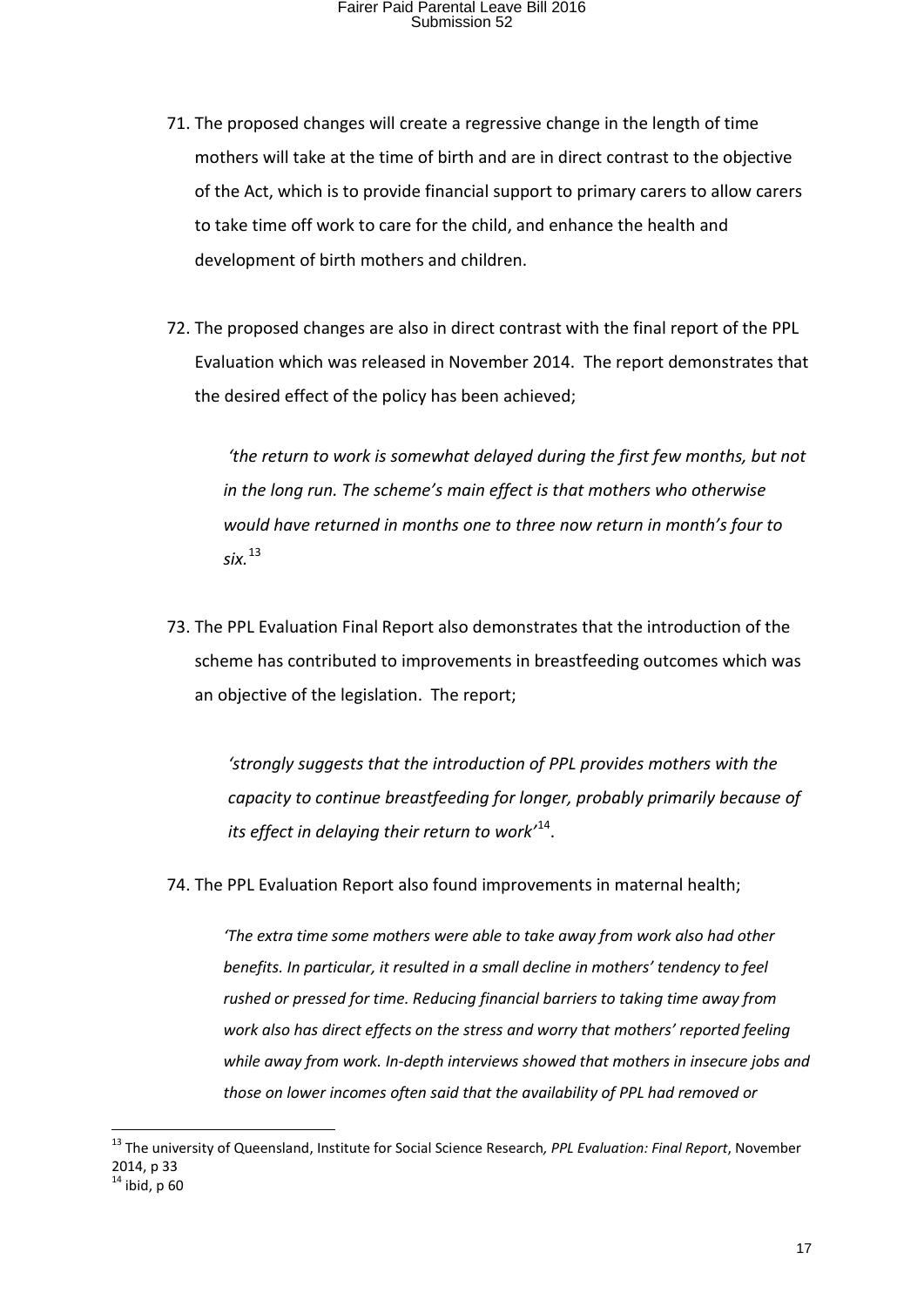*reduced their worries about remaining away from work for the time they wished. This is the most likely explanation for the small average improvement in all mothers' mental health following the introduction of PPL.'*[15](#page-17-0)

- 75. The achievements in relation to maternal and child health has been assisted by the complementary nature of the government and employer schemes which gives mothers access to paid leave in excess of the 18 week government payment.
- 76. The proposed changes are also contrary to the Coalition's own policy which it came to the 2013 election with, which was far more generous and consistent with the objectives identified by the PC than the Bill currently before the Senate Committee.
- 77. The *Coalition's Policy for Paid Parental Leave, August 2013*, recognised that;

*'The period following the birth of a child is one of the hardest financially for parents. With the majority of mothers now in paid employment immediately prior to giving birth, many families cannot easily forgo a second income, even temporarily, without putting the financial security of their family at risk.'*[16](#page-17-1)

78. The policy also recognises that;

*'At 26 weeks, the Coalition's paid parental leave scheme is consistent with recommendations from the Australian National Health and Medical Research Council (NHMRC) and the World Health Organisation (WHO) that the minimum period of exclusive care and breastfeeding for optimal maternal and infant health outcomes is six months. As the Productivity Commission notes, the health gains from paid parental leave do not only benefit families. Society* 

<span id="page-17-1"></span><span id="page-17-0"></span><sup>&</sup>lt;sup>15</sup> Ibid, p 187<br><sup>16</sup> The Coalition's Policy for Paid Parental Leave August 2013, page 2.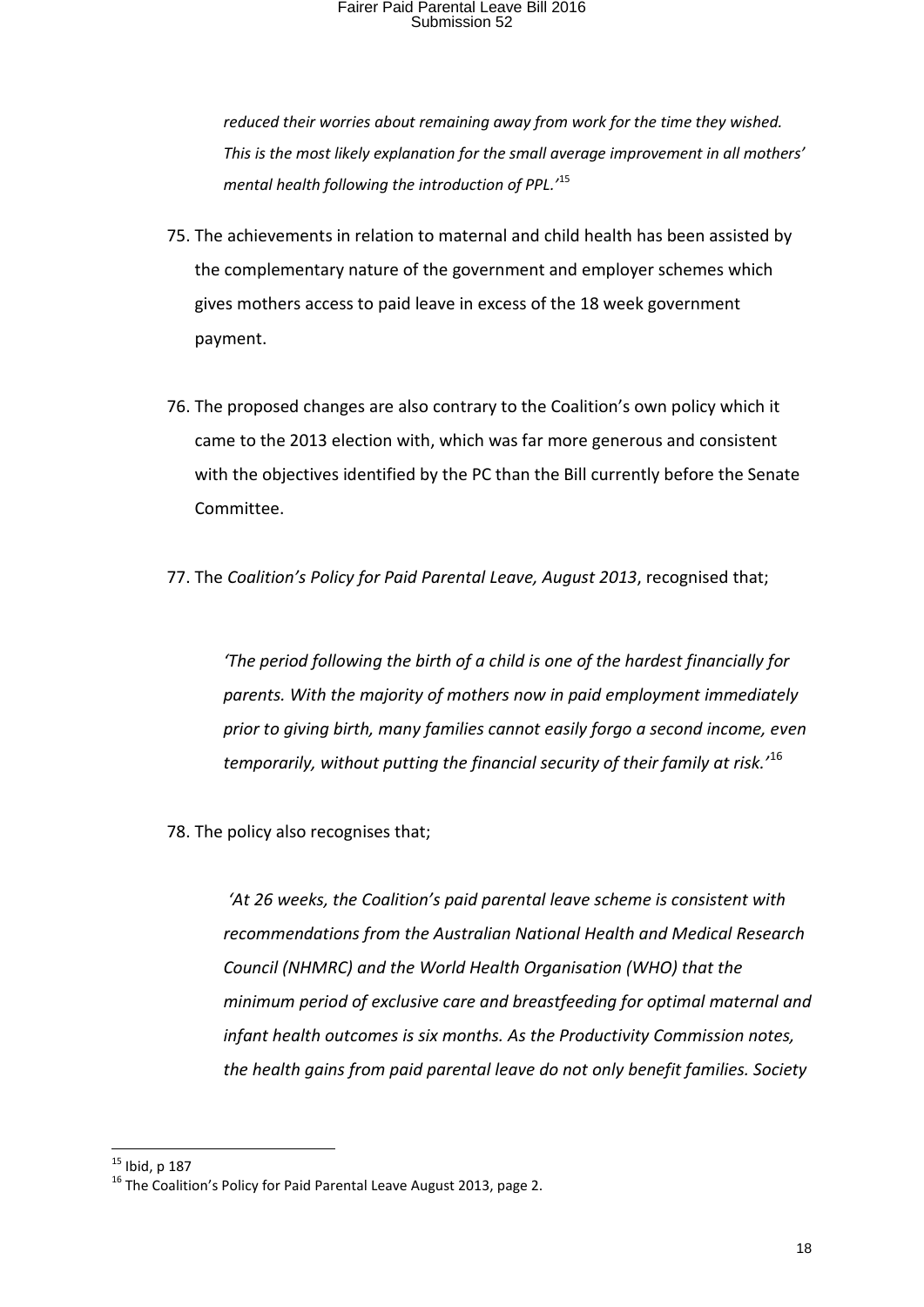*at large will benefit from lower long-term health costs and the likely long-run productivity benefits'*[17](#page-18-0).

- 79. The Bill currently before the Senate Standing Committee effectively limits the amount of paid parental leave available to workers to 18 weeks at the national minimum wage regardless of any entitlements they may have been able to access from their employer to allow them to take 26 weeks paid leave. This is in direct contrast to the Coalition's policy, as stated above, which recognised the necessity for women to have 26 weeks paid leave available to them.
- 80. The impact of removing the ability of Australian women to access employer contributions in addition to the government contribution will reduce the income and duration of leave for approximately 50% of women who currently receive paid parental leave $^{18}$ .
- 81. This is an unfair proposal which will have a significant detrimental impact on the lives of working women, families and children.

#### **NEGATIVE IMPACTS ON THE CHILDCARE SYSTEM – COST SHIFTING**

82. The recent Australian Human Rights Commission National Review into Pregnancy and Return to Work Discrimination reported that they;

*'frequently heard of issues relating to early childhood education and care services as a constraint on returning to work after parental leave. Many concerns were raised regarding the limited availability, accessibility, affordability of quality early childhood education and care services in Australia'*[19](#page-18-2).

<span id="page-18-1"></span><span id="page-18-0"></span><sup>&</sup>lt;sup>17</sup> Op cit, page 3.<br><sup>18</sup> ABS Employee Earnings, Benefits & Trade Union Membership (EEBTUM) survey conducted in August 2013.<br><sup>19</sup> Australian Human Rights Commission, Supporting Working Parents: Pregnancy and Return to Work

<span id="page-18-2"></span>*Review – Report 2014,* P 86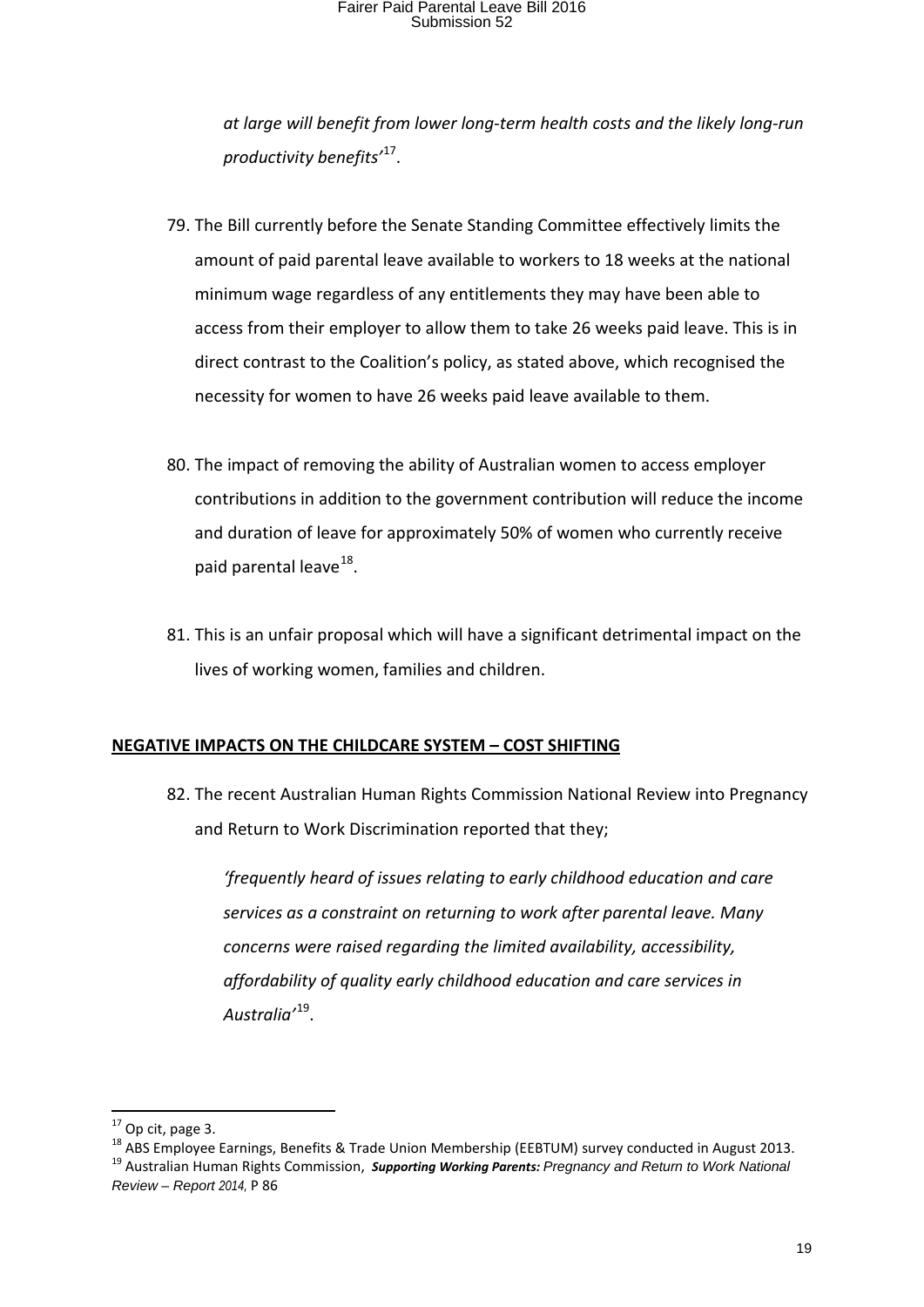83. Of those mothers surveyed as part of the AHRC National Review who had not returned to work, they did not return because;

*'One in seven (14%) could not find childcare or thought that childcare was too expensive'*[20](#page-19-0).

84. The AHRC concluded that:

*'the lack of adequate and affordable early childhood education and care services is a key structural impediment to parents' transition back to the workplace following parental leave'* [21](#page-19-1).

- 85. The reduction in PPL proposed will mean an earlier return to work than desired for many women. An earlier return will create increased pressure on a childcare system which is already struggling to meet demand.
- 86. The proposed changes to paid parental leave could have a significant impact on the demand for child care for very young children. The Productivity Commission found that the cost of providing childcare for children aged 0-2 years was twice that of a child aged 3-5 years due to higher staff ratios,  $^{22}$  $^{22}$  $^{22}$  and many childcare providers will not take children in this age group.
- 87. The proposed cuts to PPL forcing mothers to return to work sooner, creating more pressures on the supply of childcare places, particularly for young infants under 6 months of age.
- 88. Also, given that the provision of nursery (0-2years) places are often subsidised by places for older children an increase in young infants in care could increase the overall average cost of care as services move to meet this increased demand.

<span id="page-19-2"></span>

<span id="page-19-1"></span><span id="page-19-0"></span><sup>&</sup>lt;sup>20</sup> Ibid, p 47<br><sup>21</sup> Ibid, p 132<br><sup>22</sup> Productivity Commission 2014 Report into Childcare and Early Learning: Appendix H p. 957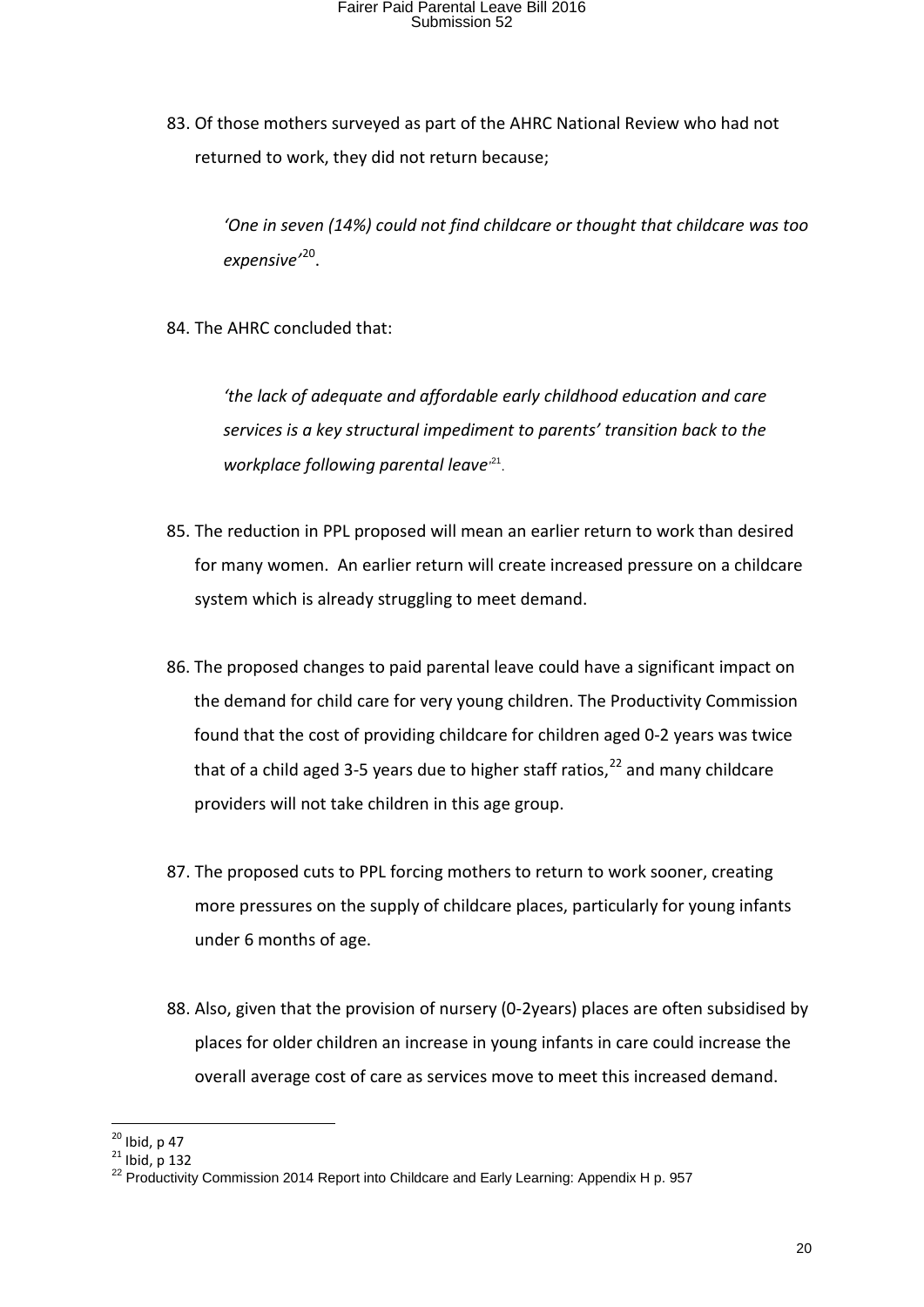- 89. While the government claims 240,000 families will get into work or work more as a result of its child care package, $^{23}$  $^{23}$  $^{23}$  there is nothing to indicate that there will be a commensurate increase in the number of child care places. Given that the impact of the proposed PPL cuts on childcare has not been modelled, the additional demand on the system which is likely to result has not been factored into the Budget.
- 90. Therefore, any budgetary gain from reducing PPL will be lost in increased costs associated with greater demand on the childcare system, particularly for young infants.

#### **BUSINESS CASE FOR EMPLOYERS TO PROVIDE PPL IN ADDITION TO GOVERNMENT SCHEME**

- 91. Many businesses, from small to large multi-nationals, have found it extremely beneficial to offer paid parental leave as an incentive to securing good employees, particularly women, and retaining them.
- 92. Modern businesses recognise the value of policies which promote a healthy work life balance and that parental leave policies which include paid parental leave are crucial to creating a positive change to their workforce and are economically beneficial.
- 93. The SDA agrees that employers benefit greatly from women returning to the workplace after a period of parental leave. Employers have introduced PPL as a workforce participation and retention strategy and as such they should continue to pay the incentive for them to do so.
- 94. The SDA strongly advocates that employers should be responsible for a top up payment to make up the difference between the government payment and their

<span id="page-20-0"></span><sup>&</sup>lt;sup>23</sup> News.com.au, Federal Budget 2015: Government unveils Jobs for Families package, 11 May 2015, http://www.news.com.au/finance/economy/federal-budget-2015-government-unveils-jobs-forfamiliespackage/story-fn84fgcm-1227349245565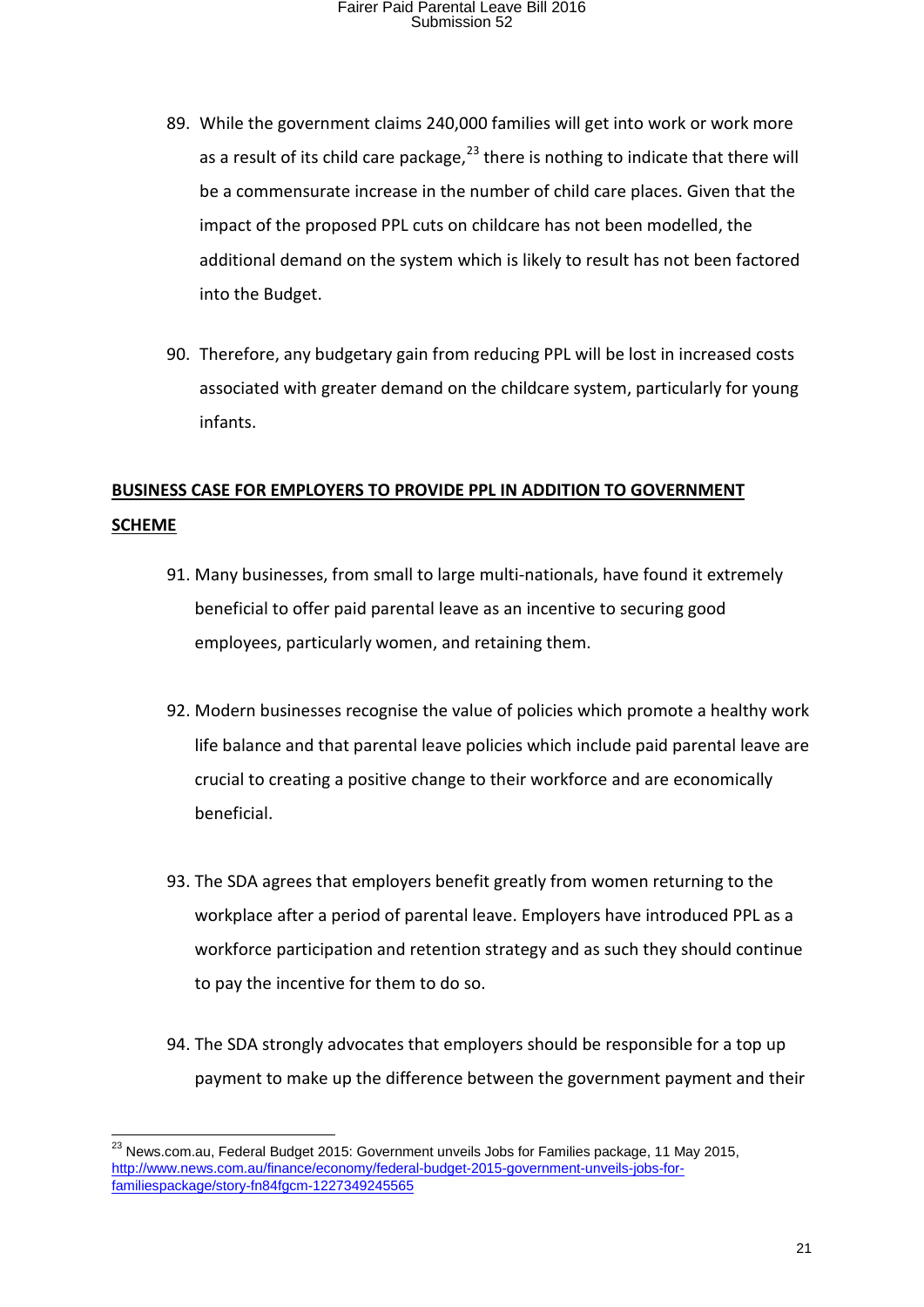ordinary weekly wage and to provide additional PPL to enable employees to take paid leave for 26 weeks after the birth of their child, as per the accepted recommendations of the WHO.

- 95. Many employers offer paid parental leave in part to be recognised as an "Employer of choice" in order to attract and retain staff. Staff turnover is a cost issue for employers and in retail and other low skilled industries turnover can be high. It is estimated in retail that the cost of replacing a low skilled casual employee after 3 months is approximately \$4,000. This figure is much higher when you are replacing a long term permanent employee.
- 96. Given the high cost of replacing employees there is a significant business case for providing employer paid parental leave. However, the proposed changes to the PPL scheme will discourage businesses from offering PPL and will harm businesses in the long term and lead to increased staff turnover cost.
- 97. The PPL Evaluation: Phase 3 Report indicates;

*' that employers have maintained their own paid parental leave arrangements following the implementation of PPL. Most employers have not found it necessary to make any changes to their policies and practices in response to the introduction of PPL'[24](#page-21-0).*

- 98. Some employer schemes enable retail and fast food employees to access a combination of government and employer paid leave for a duration equal to or greater than 26 weeks, other schemes provide a top up to wage replacement for the period of the government scheme or both.
- 99. Since the introduction of the Government Scheme the SDA has continued to negotiate with employers to provide employer top-up of the difference between

<span id="page-21-0"></span><sup>&</sup>lt;sup>24</sup> University of Queensland, Institute for Social Science Research, Paid Parental Leave Evaluation: Phase 3 Report, April 2014, page 3.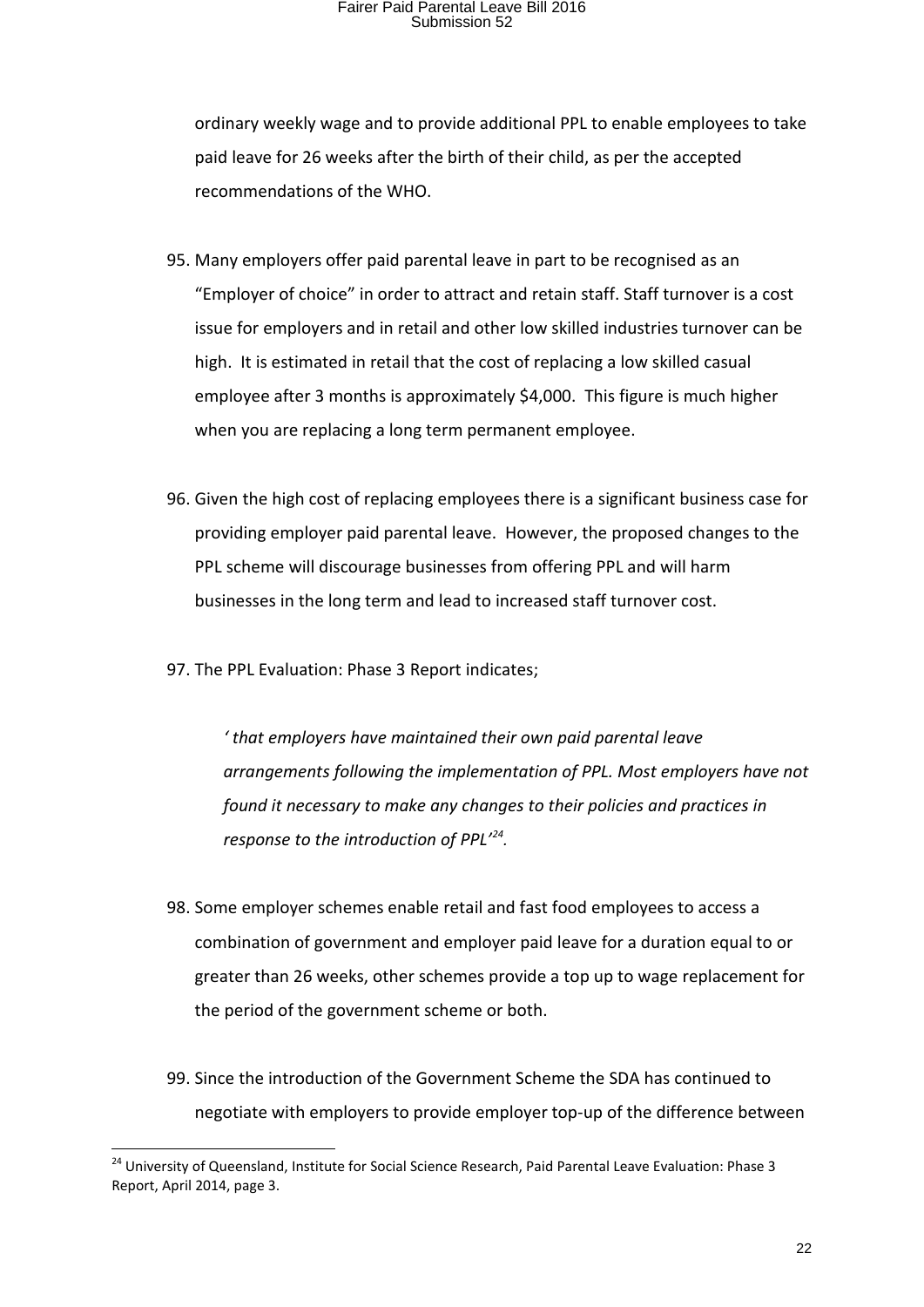the government payment and full replacement wage equal to or greater than 26 weeks paid leave plus superannuation.

- 100. The negotiations have been based on the reality of the current scheme and recognition by all parties that the intention of the scheme is one where the government and employer payments are complementary.
- 101. In discussions with employers, it seems unlikely that businesses will continue to provide their own PPL schemes if the legislation is changed. There will be no incentive for employers to provide PPL if their employees lose this amount from the government scheme. Why would businesses continue to fund PPL on behalf of the government when the incentives for providing employer PPL have been removed. Retail businesses have indicated that they will either switch the PPL to other employee benefits or scrap the entitlements altogether.
- 102. The proposed changes to the Government PPL scheme will provide a disincentive for employers to continue to provide PPL and remove the valuable mechanism this provides to ensure women remain connected to the workplace and return to work after the period of parental leave.

#### **IMPROVING GENDER EQUALITY AND THE PARTICIPATION OF WOMEN IN THE WORKFORCE**

- 103. The Government should be asking how the proposed changes to PPL fits within a gender equality strategy – it doesn't.
- 104. Employer PPL which encourages increased participation of women in the workforce is an important gender equality strategy. Countries which invest in PPL schemes have far more women in leadership positions. When companies have policies such as paid parental leave taking parental leave is normalised and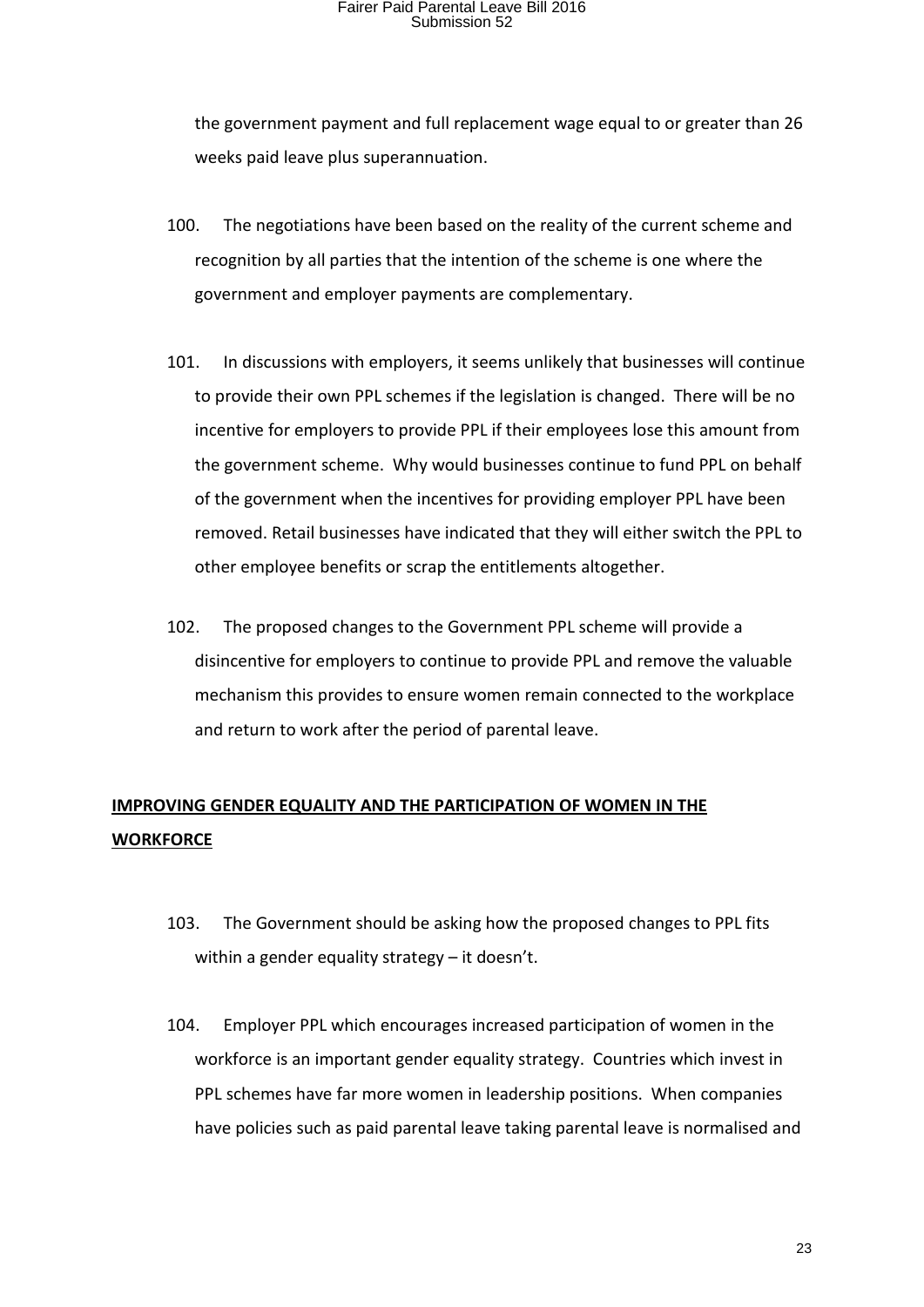women are valued more and as such are far more likely to return to work following a period of parental leave.

- 105. The proposed changes to the PPL scheme will discourage employers from continuing to provide paid parental leave which will have a negative impact on business, the participation of women in the workforce and the promotion of gender equality.
- 106. Another important objective of the PPL scheme, which was recognised by the Productivity Commission, is to encourage women to continue to participate in the workforce.
- 107. It is widely accepted that increasing women's participation in the workforce is vital to improving the national economy. It has been estimated that increasing women's workforce participation in Australia by 6% could increase the national GDP by \$[25](#page-23-0) billion.<sup>25</sup>
- 108. Last year it was reported that 'At last year's G20 meeting in Brisbane, Australia committed along with other G20 members to reduce the gap in participation rates by 25 per cent by 2025. But Treasury projections published in the Intergenerational Report last week show Australia is not on track to meet this target even in 40 years. The current gap of 12.4 percentage points is projected to narrow to 11.3 percentage points by 2055, a reduction of less than 10 per cent'.<sup>[26](#page-23-1)</sup>
- 109. The intergenerational report says 'policies to improve the availability of childcare, to encourage flexible working arrangements and to outlaw discrimination can remove barriers to greater female participation in the workforce'. In response to the report Treasurer Joe Hockey said "That's why we need to do everything we can to be as flexible and accommodating of the needs

<span id="page-23-0"></span> $^{25}$  Grattan Institute, Game-changers: Economic reform priorities for Australia (2012), p 39

<span id="page-23-1"></span><sup>26</sup> The Sydney Morning Herald, *Australia won't meet female workforce participation target, Intergenerational Report shows*, 10 March 2015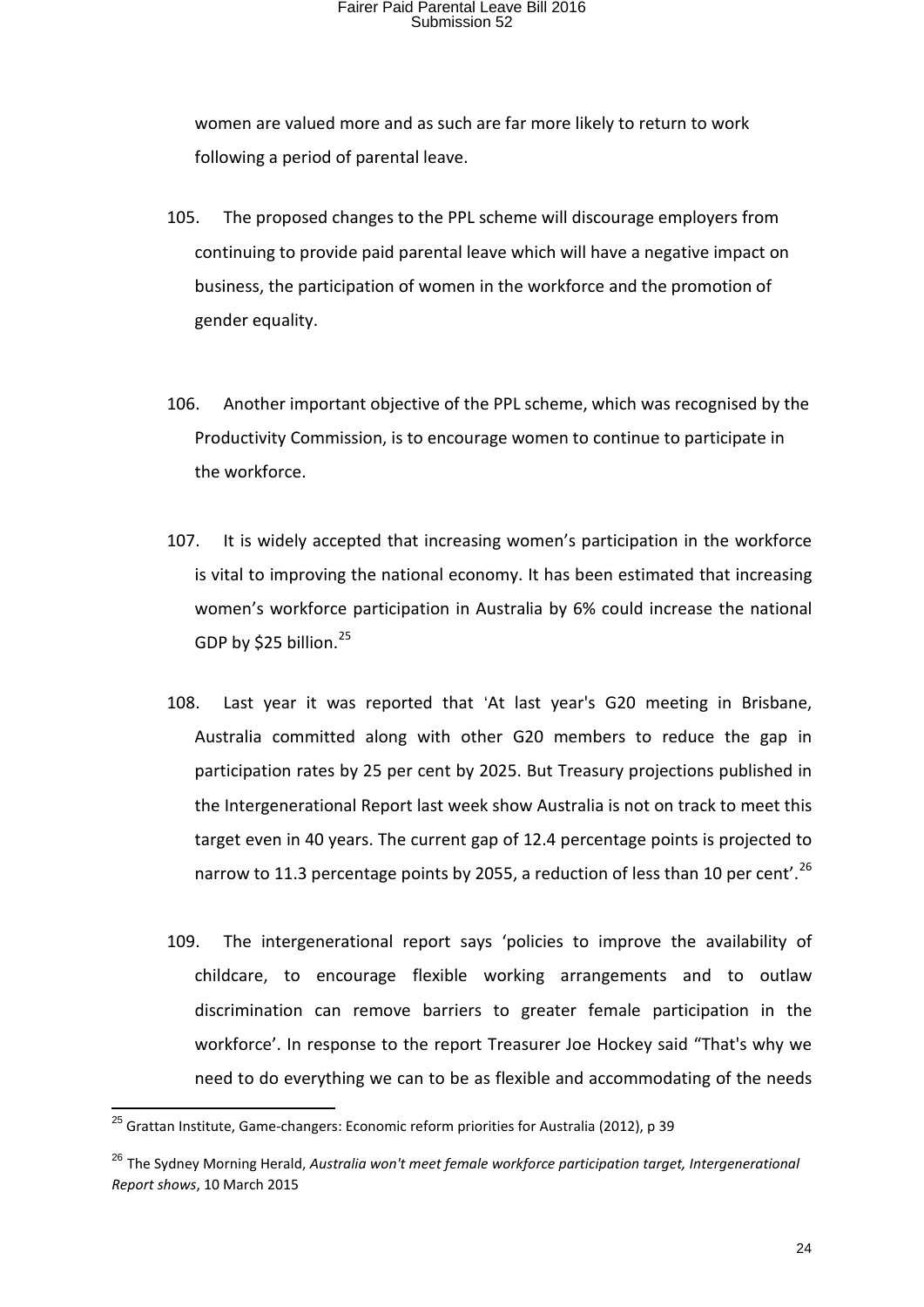of a diverse workforce as possible" he said. "We are determined to do what we have to do to lift participation rates."<sup>[27](#page-24-0)</sup>

110. The final PPL evaluation report found that;

*'the PPL scheme has clearly had the effect of supporting and encouraging mothers to return to work in the longer run, contributing to the policy objective of increasing women's workforce participation and overall labour supply. The scheme also increased the likelihood that mothers would return to the job they held before the birth. These effects could arise because of the incentives for mothers to return to work created by the availability of PLP, or because the PPL scheme somewhat increased mothers' attachment to their jobs because PLP was provided to mothers through their employers and/or through the KIT provisions of the scheme'[28.](#page-24-1)* 

111. The report also stated that 'PPL's effect of increasing mothers' tendency to return to work by 52 weeks was also larger amongst low-income mothers than high income mothers'<sup>29</sup>.

112. This demonstrates that the current scheme is meeting the objective of encouraging women to continue to participate in the workforce.

113. Despite the success of the current scheme in meeting this important objective the proposed Bill seeks to reduce the scheme and shift it from being a workplace entitlement co-funded by employers and government to a below par minimum welfare scheme with little or no connection to the workplace. This will only serve to damage the positive impact the current scheme has had on improving the participation of women in the workforce following a period of parental leave.

<span id="page-24-2"></span>

<span id="page-24-1"></span><span id="page-24-0"></span><sup>&</sup>lt;sup>27</sup> ibid<br><sup>28</sup> The University of Queensland, Institute for Social Science Research, *PPL Evaluation: Final Report*, November 2014, p 15.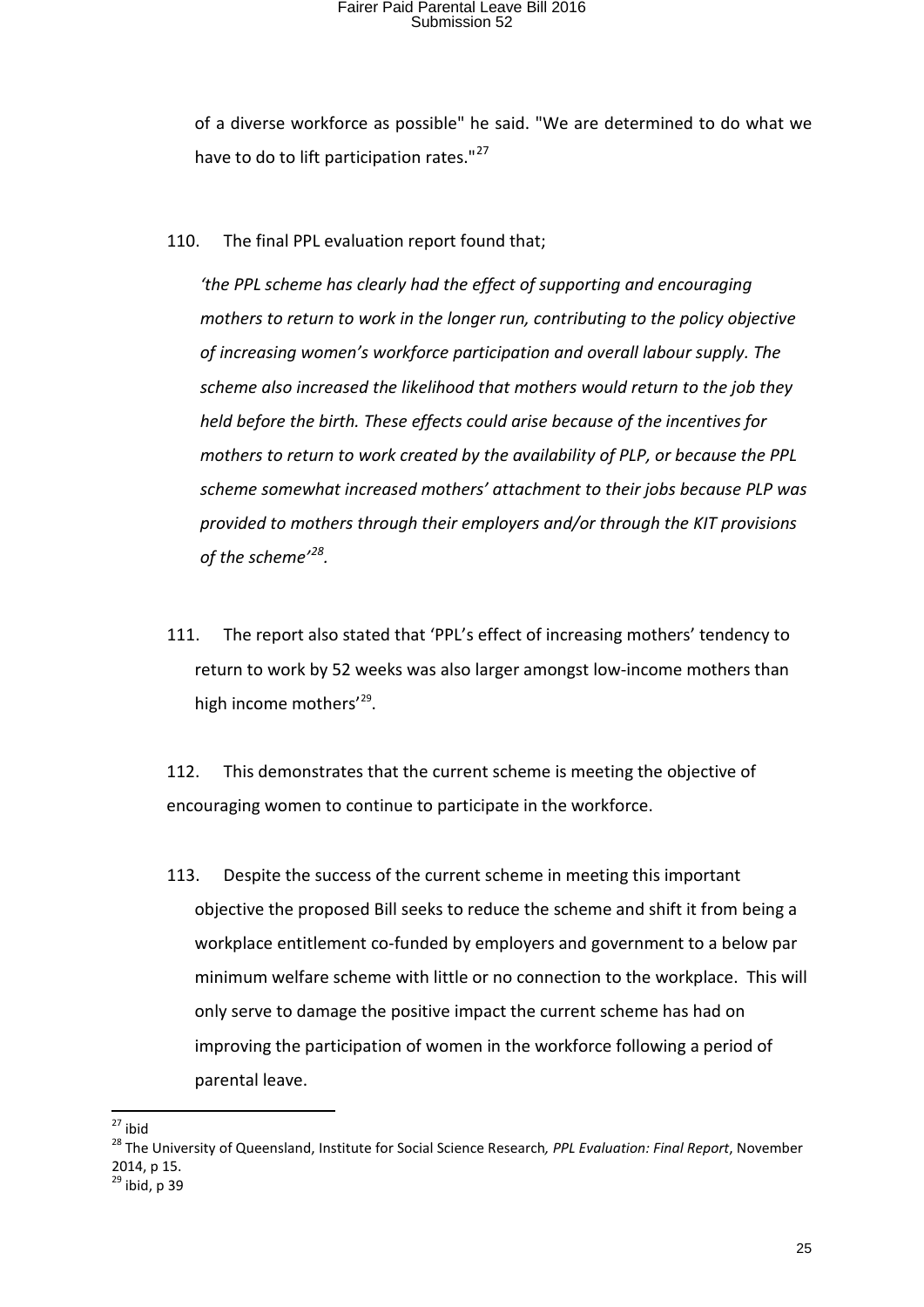- 114. It will also discourage most employers from continuing to provide PPL which many do as part of a broader strategy to promote gender equality and increased participation of women in the workplace.
- 115. This is incredibly poor policy for gender equality and is yet another example of the government's hostile and aggressive stance against women.

#### **IMPACT ON ECONOMIC OUTCOMES FOR WOMEN IN RETIREMENT**

- 116. The proposed Bill is in direct contrast with the bi-partisan recommendations of the Senate Economics References Committee which recently conducted an inquiry into economic security for women in retirement.
- 117. The Senate Economics References Committee inquiry into economic security for women in retirement was conducted in recognition of the 18.8% gender pay gap and the 46.6% gender gap in retirement savings and the over representation of women living in poverty in retirement. The final report was bi-partisan with very minor dissenting comments and none in relation to PPL.
- 118. In its final report *'A husband is not a retirement plan': Achieving economic security for women in retirement*, *'The committee considers that any proposed changes to the PPL should be assessed in terms of workforce participation and retention. The committee sees significant benefits in providing 26 weeks paid parental leave through a combination of government and employer funding'[30](#page-25-0)*. This statement clearly indicates that the Committee views the paid parental leave system as a complementary one between government and employers.
- 119. The sixth recommendation of the Senate Committee was that the Commonwealth Paid Parental Leave Scheme continue to be improved over time

<span id="page-25-0"></span> <sup>30</sup> The Senate: Economics References Committee, *<sup>A</sup> husband is not a retirement plan: Achieving economic security for women in retirement*, April 2016. Page 45.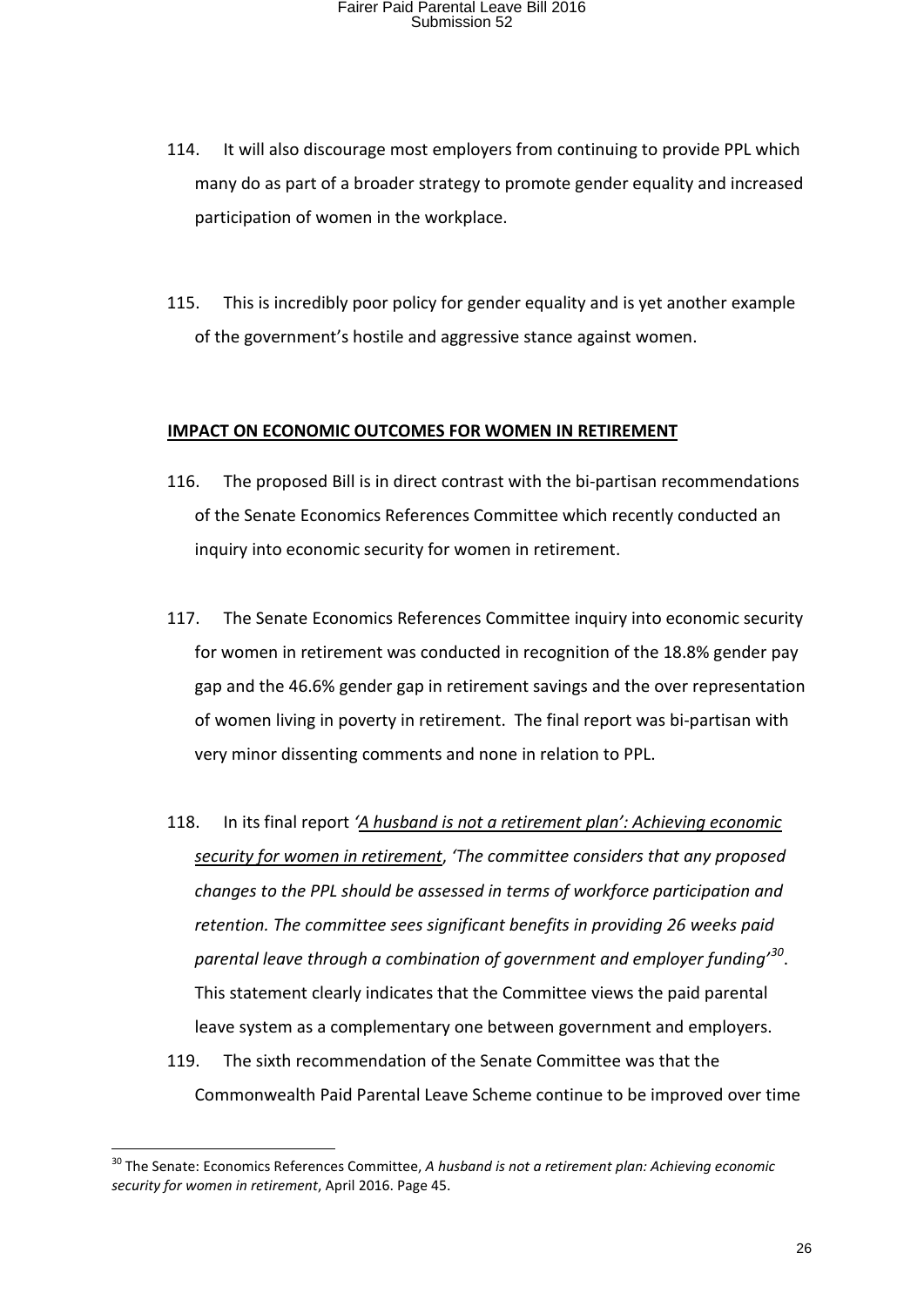to allow for 26 weeks paid parental leave through the combination of government and employer funding.

120. The proposed cuts to PPL are in direct contrast to this view and will have a detrimental impact on women's ability to remain connected to the workforce and their current and long term income and economic security which will perpetuate the gender pay gap and the gender gap in retirement outcomes.

#### **CUTTING PPL AN UNFAIR SAVINGS MEASURE**

- 121. Cutting PPL is an unfair measure to reduce the budget deficit. The government has many alternative ways it can pursue budget savings without impacting low-income women.
- 122. The Statement of compatibility with human rights attached to the Explanatory Memorandum for the Bill stated that 'the measure is considered reasonable and proportionate because it will contribute savings to be redirected to deliver other measures considered in the community to be more effective ways of increasing participation opportunity.. $31$  and 'Evening out the access to paid maternity leave is considered reasonable and proportionate as it contributes savings to other measures that are beneficial to women'<sup>32</sup>.
- 123. Why is it appropriate that there is one pot of money in the budget for measures which are beneficial to women and that the only way to achieve an increase in expenditure in one area is to take money away from another? This is a regressive way to look at resolving the overwhelmingly obvious gender inequalities that exist in employment and society more broadly. Inequalities which this policy only further contributes too.
- 124. If this government continues to view policy which values women and family as purely women's issues and not issues impacting men, women, children and

<span id="page-26-1"></span><span id="page-26-0"></span><sup>&</sup>lt;sup>31</sup> Fairer Paid Parental Leave Bill 2016, Statements of Compatibility with Human Rights, page 5.<br><sup>32</sup> Ibid. page 7.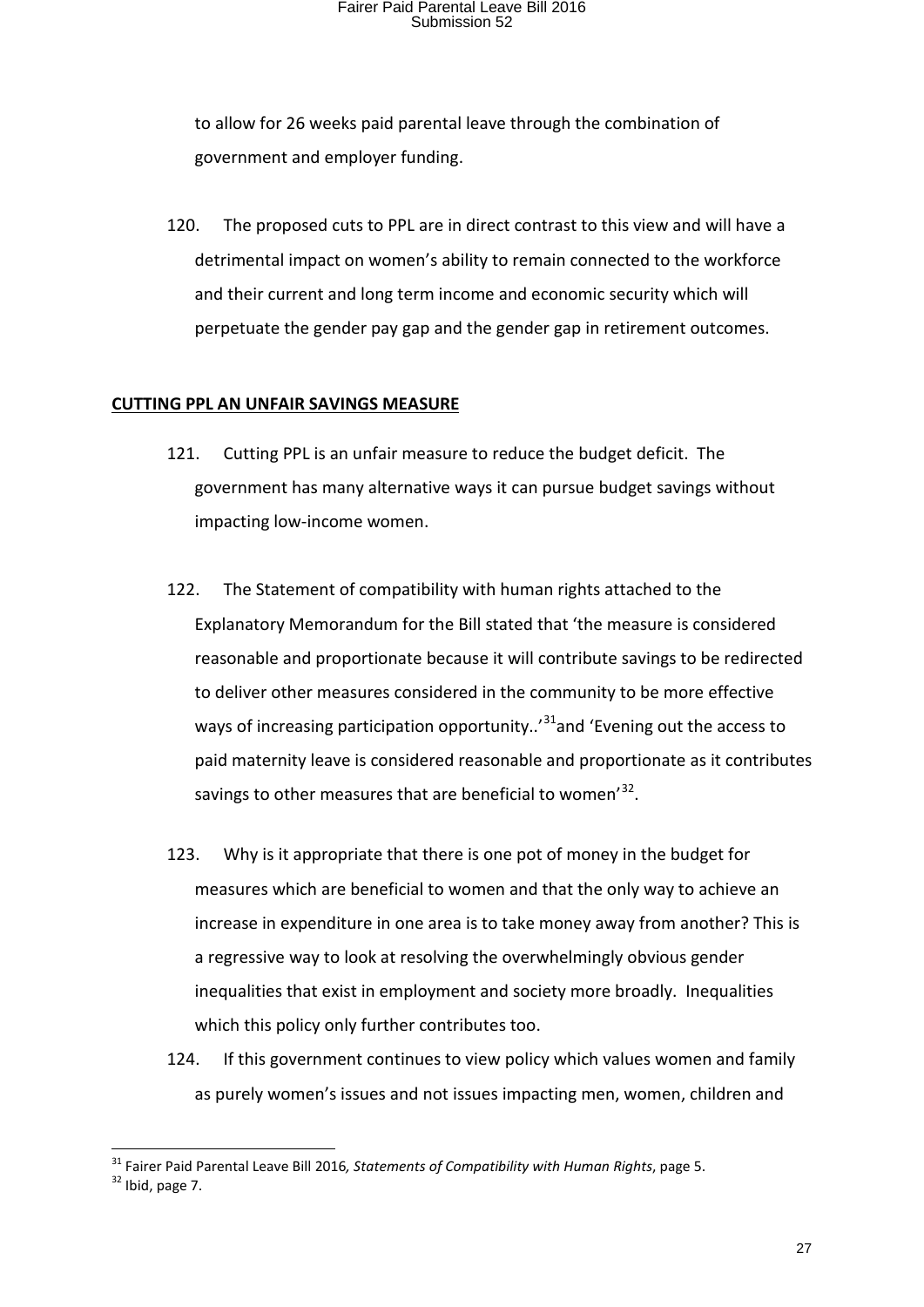society more broadly we are not going to make any progress in advancing gender equality in this country.

125. There are alternative budget savings measures available to the government which do not leave working women worse off and allow funding to continue to both PPL and childcare which are crucial to 'addressing barriers and creating opportunity'.

#### **INTERNATIONAL COMPARISON**

- 126. Prior to the introduction of the current scheme Australia was one of only two OECD countries not to have a mandated PPL scheme. Therefore, the introduction of the scheme was an enormous achievement and instantly raised Australia's international standing regarding the rights of women and work.
- 127. In an international comparison of paid parental leave schemes the OECD concluded that;

*'the trend across OECD countries is for increase and expansion in the length of paid leave available to mothers'*[33](#page-27-0)

- 128. While the rest of the world is looking to improve and expand paid parental leave provisions the government in Australia is attempting to implement a regressive narrowing of the entitlements to paid parental leave currently available to women and parents.
- 129. In its August 2013 Paid Parental Leave Policy<sup>[34](#page-27-1)</sup> the Coalition made the following statements;

*Of the 34 countries in the OECD, 33 offer paid parental leave schemes. Of these 33 countries, Australia is one of only two that fails to pay leave based on a replacement wage. By offering only minimum wage, Australia is left* 

<span id="page-27-1"></span><span id="page-27-0"></span> $33$  OECD Family Database www.oecd.org/social/family/database.htm<br> $34$  The Coalition's Policy for Paid Parental Leave August 2013, p 2 and 4.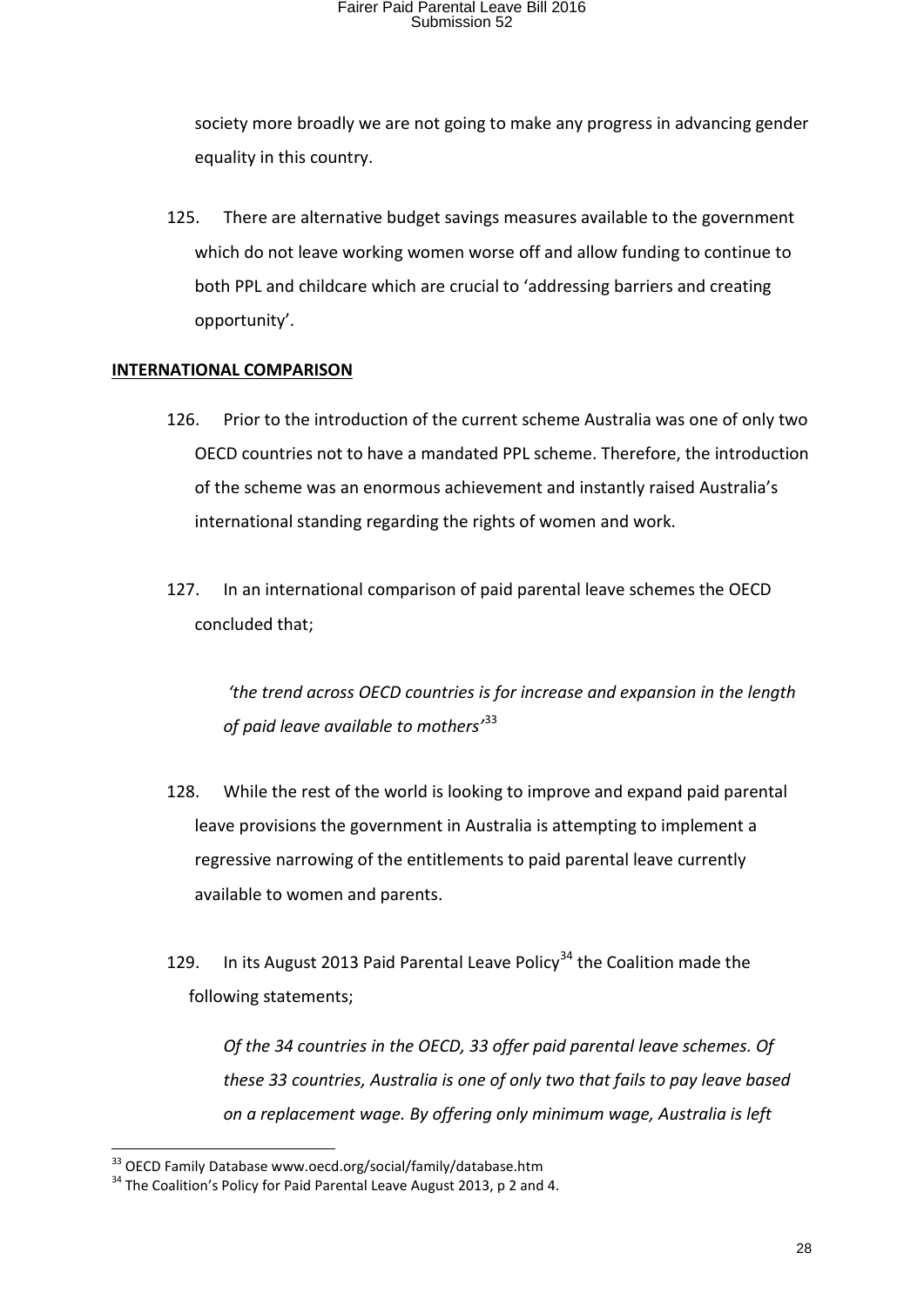*economically behind its major OECD competitors. Due to this, we risk the productivity gains that come from greater participation by women in the paid workforce. There's no doubt, a ready way to increase Australia's productivity is to increase the participation (part-time and full-time) of women in the paid workforce which is why PPL is an economic driver and should be a workforce entitlement, not a welfare payment.*

*By paying mothers in the paid workforce their actual wage or the national minimum wage (whichever is greater) the Coalition's scheme will bring Australia into line with PPL practices the world over, particularly those in OECD countries.*

- 130. Despite these statements the government now wants to restrict paid parental leave to 18 weeks at the national minimum wage by removing the ability for employees to access the employer entitlements which have been bargained and negotiated for to provide a means to achieving a replacement wage for the recommended 26 weeks.
- 131. In doing so, the government is taking a backward step in improvements in women's participation in the workforce achieved by the current scheme and the productivity gains which come with that.
- 132. The current scheme is already much lower than other OECD countries. Australia has one of the lowest lengths of paid parental leave in the world and the rate of payment is below the OECD average, as the below table demonstrates:

Updated: 28-02-16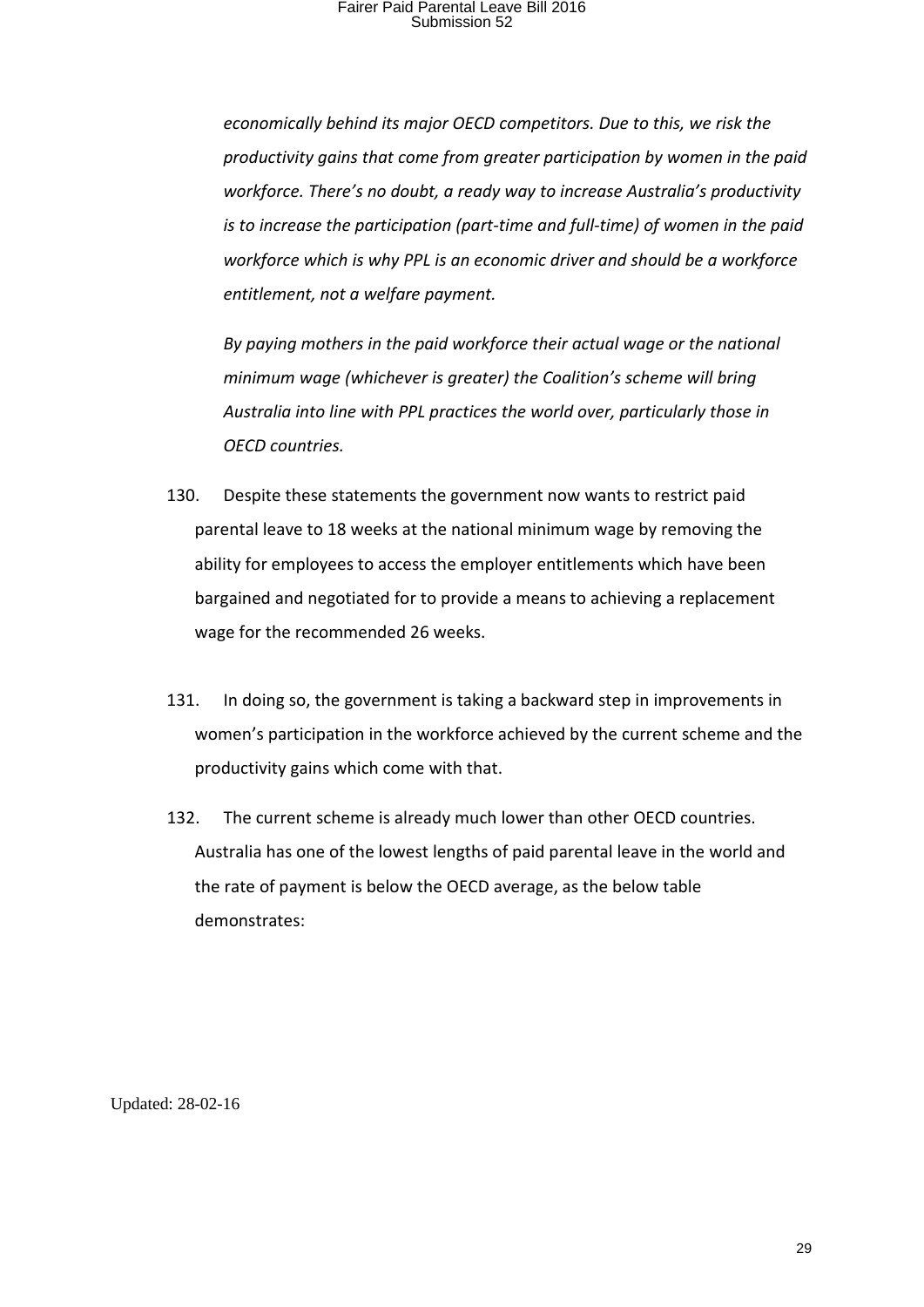*OECD Family databas[e](http://www.oecd.org/els/family/database.htm) <http://www.oecd.org/els/family/database.htm>*

OECD - Social Policy Division - Directorate of Employment, Labour and Social Affairs

Chart PF2.1.A. **Paid maternity leave, 2015** 

Duration of paid maternity leave and the average payment rate<sup>a</sup> across paid maternity leave for an individual on national average earnings



a) Cross-hatching indicates payment rates based on net earnings. See note b) to Table PF2.1.A. b) See note e) in

Table PF2.1.A

c) See note f) in Table PF2.1.A

d)See note g) in Table PF2.1.A

e)See note h) in Table PF2.1.A

Sources: see tables PF2.1.C-PF2.1.F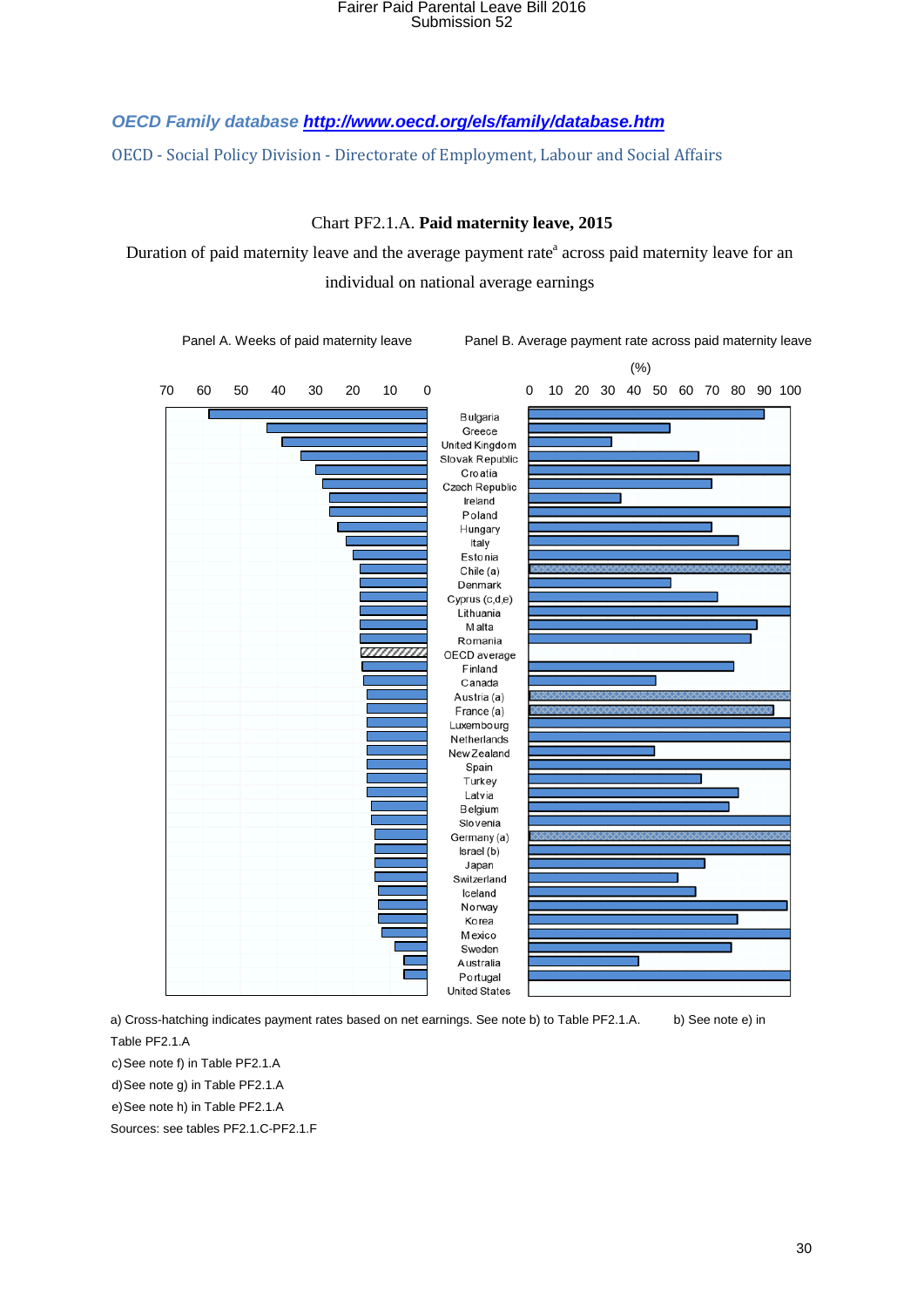#### 133. The table below also demonstrates that Australia contributes one of the

lowest rates of public expenditure to PPL in the OECD:

Chart PF1.6.D. Public expenditure on maternity and parental leaves, 2011

Public expenditure on maternity and parental leaves per child born, at current prices and current PPPs, in US dollars



[Sources: OECD Social Expenditure Database;](http://www.oecd.org/social/expenditure.htm) [OECD Health Statistics](http://www.oecd.org/els/health-systems/health-data.htm)

- 134. Australia has only had a paid parental scheme for five years and the government is already seeking to reduce what is an inferior scheme at a time when the rest of the world is seeking to extend entitlements to PPL.
- 135. No country in the world provides a direct disincentive for employers to make contributions towards employees paid parental leave.
- 136. It is extremely disappointing that the first change made to the PPL scheme is a regressive one, particularly given that the introduction of a PPL scheme in Australia is so recent that and that it is already one of the lowest in all OECD countries. If any changes should occur they should seek to improve the scheme, not reduce it.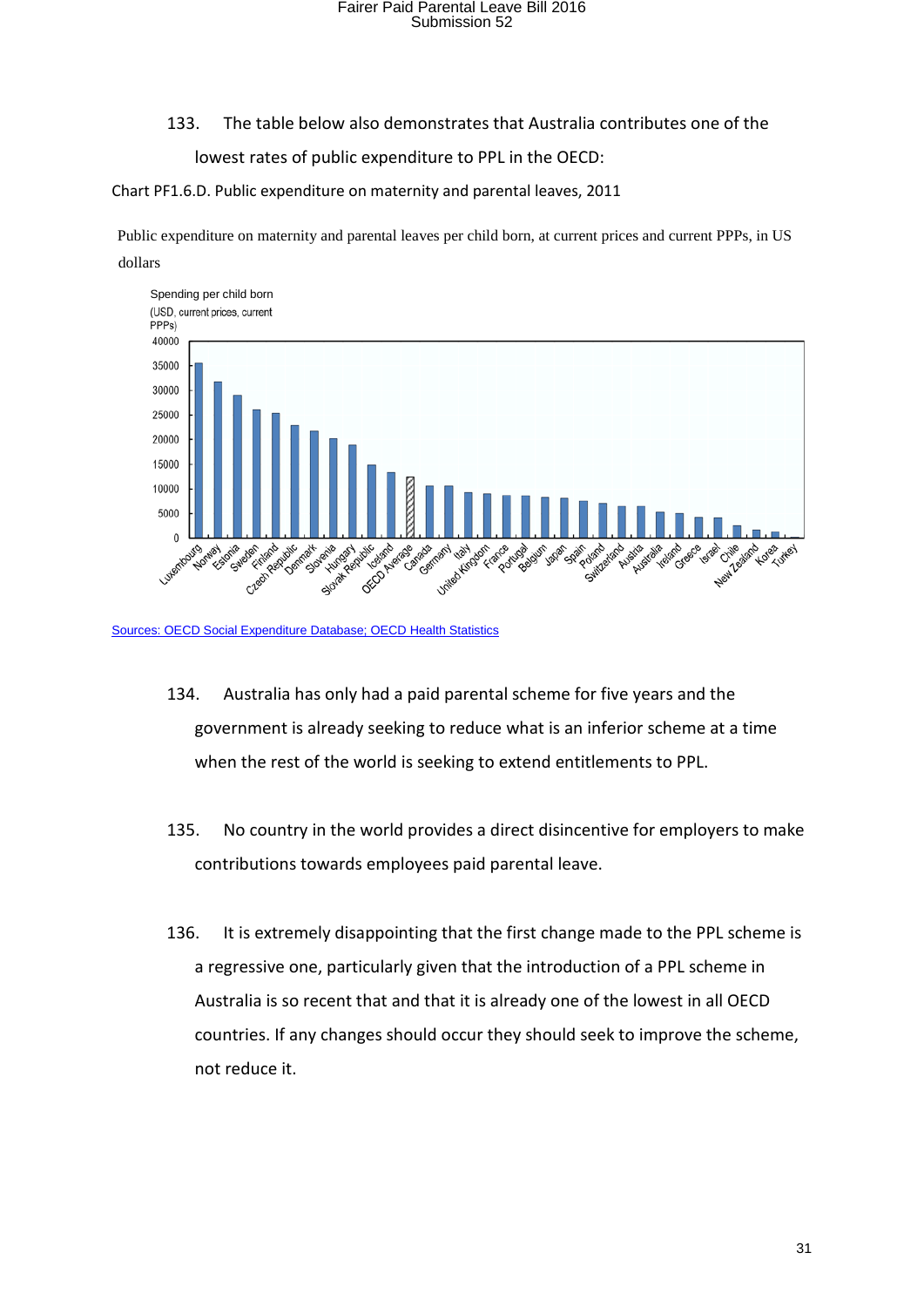#### **COMPLEXITIES CREATED FROM PROPOSED CHANGES**

- 137. Paragraph 48 of this submission provides a table which outlines some of the current employer paid parental leave schemes in the retail industry in Australia. The employer schemes offered are varied and include top-up to full replacement wage for the period of the government scheme and/or paid leave for time taken, in addition to the government scheme.
- 138. Due to the nature of the retail industry and the high proportion of part-time employees who often work varying numbers of hours and the built in complexities of the employer schemes, the proposed changes to the government PPL scheme will create a range of complexities for our members when they lodge a claim for the government scheme.
- 139. The proposed scheme seeks to reduce the number of weeks of the government scheme by the number of weeks an employee receives an employer paid entitlement. The scheme, however, will pay the difference between the employer payment and the National Minimum Wage(NMW). For many of our members who work part time and are paid below the NMW, they will not be able to apply for the government scheme until after they receive the payment from their employer as they will be unable to accurately work out what the payment will be.
- 140. The last thing a low-income worker needs at a time they are already facing financial difficulties is to discover they have underestimated their employer payment and find they need to repay the government for some of the parental leave payment they received.
- 141. The SDA is greatly concerned that the proposed Bill does not seek to accommodate the varied employer schemes available and the complexities this creates for employees when making a claim for the government scheme and attempting to plan effectively for the period of parental leave.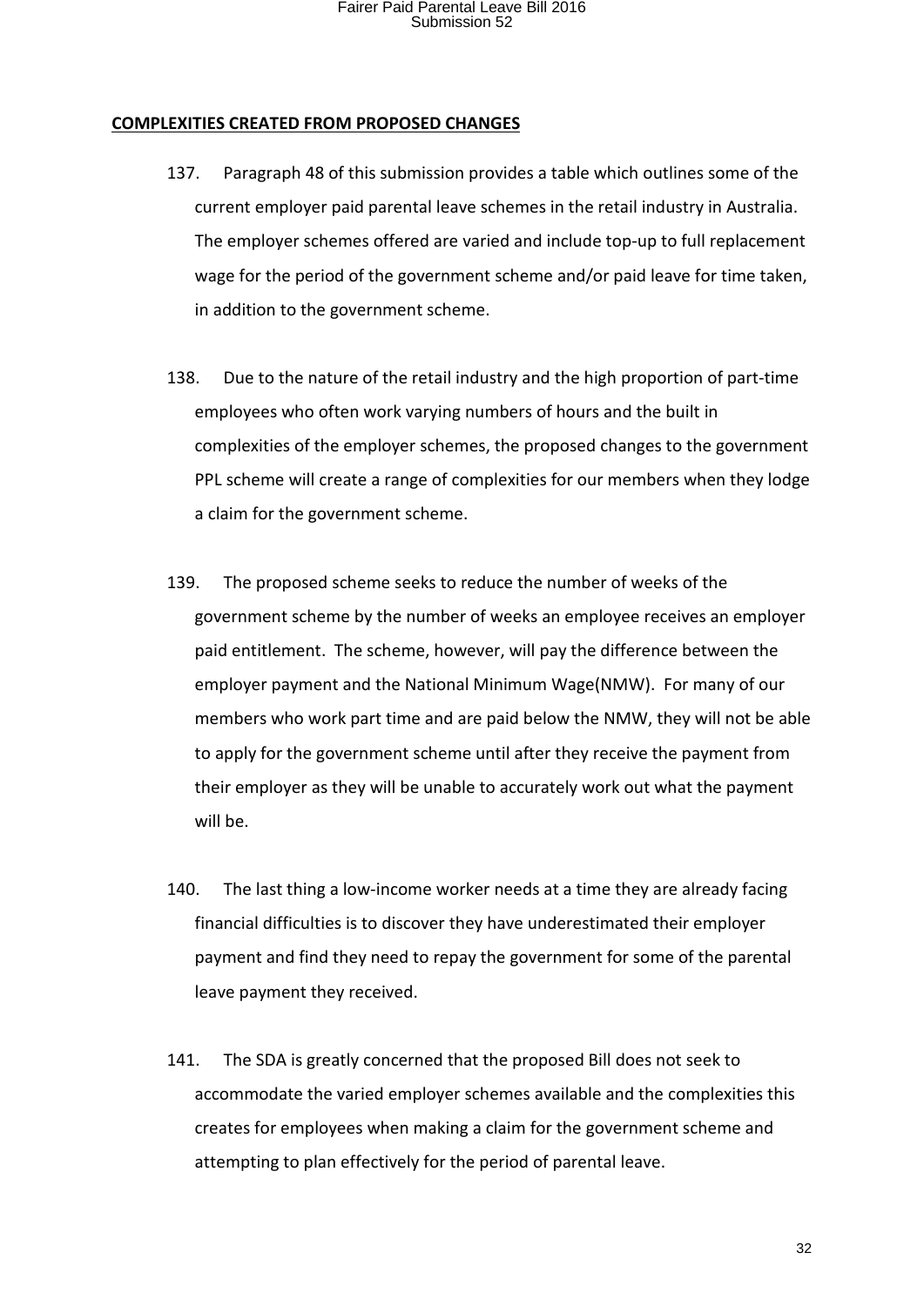- 142. We are also concerned that the level of complexity may be a disincentive for our members and other employees to claim the government scheme.
- 143. The main issues which will create complexity for our members are:
	- Annualised hours in some workplaces
	- Averaging of hours to determine the employer payment
	- Return to work bonuses

#### Annualised Hours

- 144. Some businesses in retail operate using an annualised hour's system for employees where they work a guaranteed number of hours over a year but with a degree of flexibility about when the hours are worked. Generally, there is a regular base number of hours and pattern of work which forms the core of the contract but there is flexibility to work a greater or lesser number of hours depending on the needs of the business (to meet greater needs during peak trade and less hours required in quieter trade periods).
- 145. Where a business operates using an annualised hour's system the parental leave payment is determined by calculating the average hours worked over the six months of employment, prior to commencing leave.
- 146. Depending on the time of year the employee commences parental leave there can be enormous variations in what that average number of hours may be. For, example, if the employee commences parental leave in March and has worked the preceding 6 months over the peak trade months of December and January then the average hours they worked will be vastly higher than if their leave commences in September.
- 147. In circumstances where the payment is based on average hours the only accurate way an employee will be able to claim the government scheme is after the employee has received their full employer entitlement.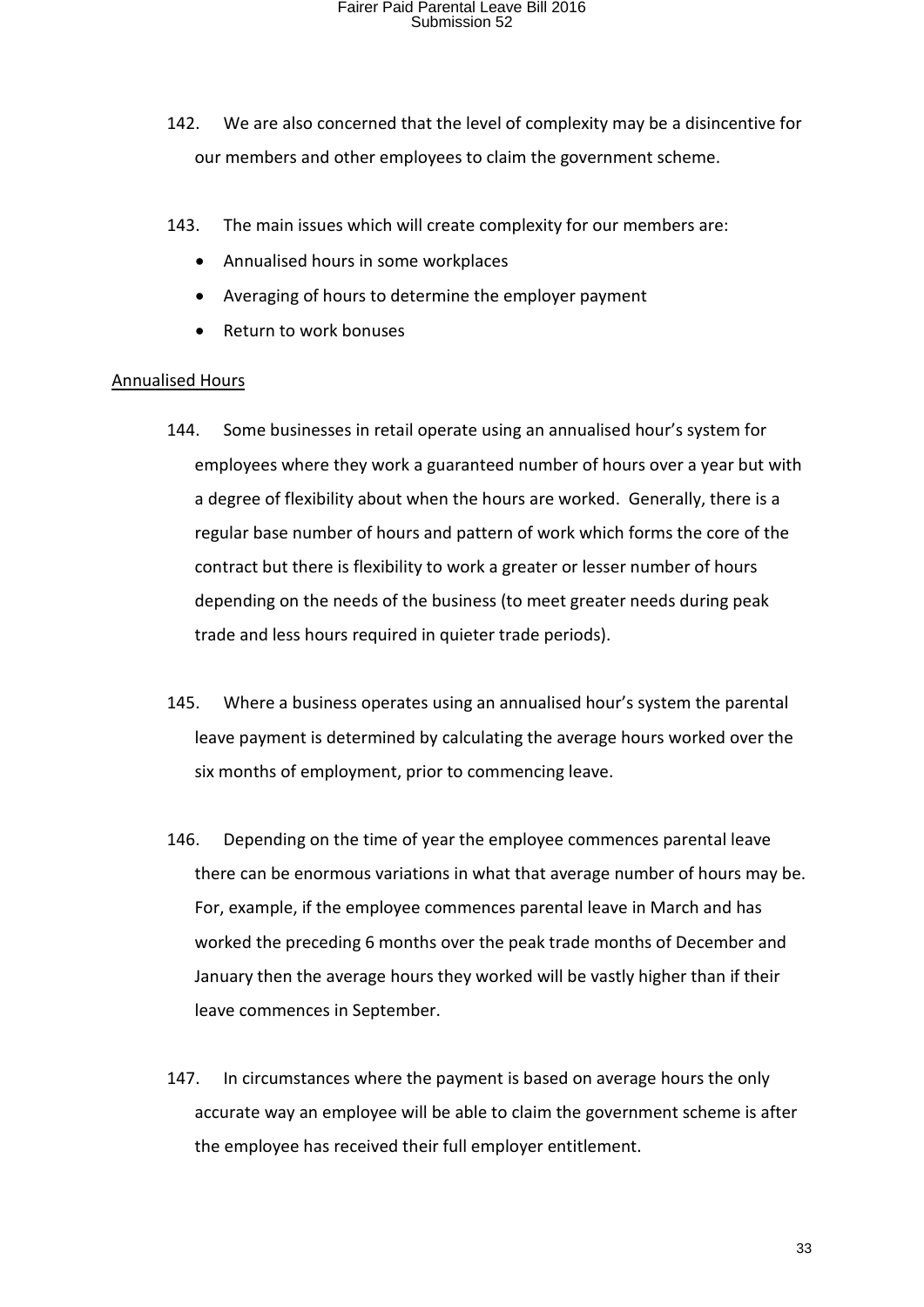- 148. This provides a level of financial uncertainty at a time when families are already financially vulnerable. It also makes the process of planning for the birth and decisions involving the amount of parental leave an employee intends to take a more difficult and stressful task.
- 149. Many workers in the industries the SDA covers are low-skilled and often not highly educated. The level of complexity that changes of the nature proposed by the Bill create will act as a disincentive for some of our members to access the government payment.

#### Averaging of hours

- 150. A large proportion of SDA members work on a part-time basis. Therefore, the rate at which employees are paid parental leave is not always simple to calculate. Most schemes pay employees parental leave either based on their ordinary weekly rostered hours or based on the average number of hours worked in the 6 months preceding the period of parental leave.
- 151. As described above the average number of hours actually worked can vary greatly from the ordinary rostered hours. In retail stores part-time employees work a base roster but can be offered additional hours or work more during busy trade periods.
- 152. These additional hours are normally taken into account when calculating the average number of hours worked for the purpose of determining the parental leave payment.
- 153. This is again a situation where employees will not be able to accurately calculate the payment until they receive the full payment from their employer.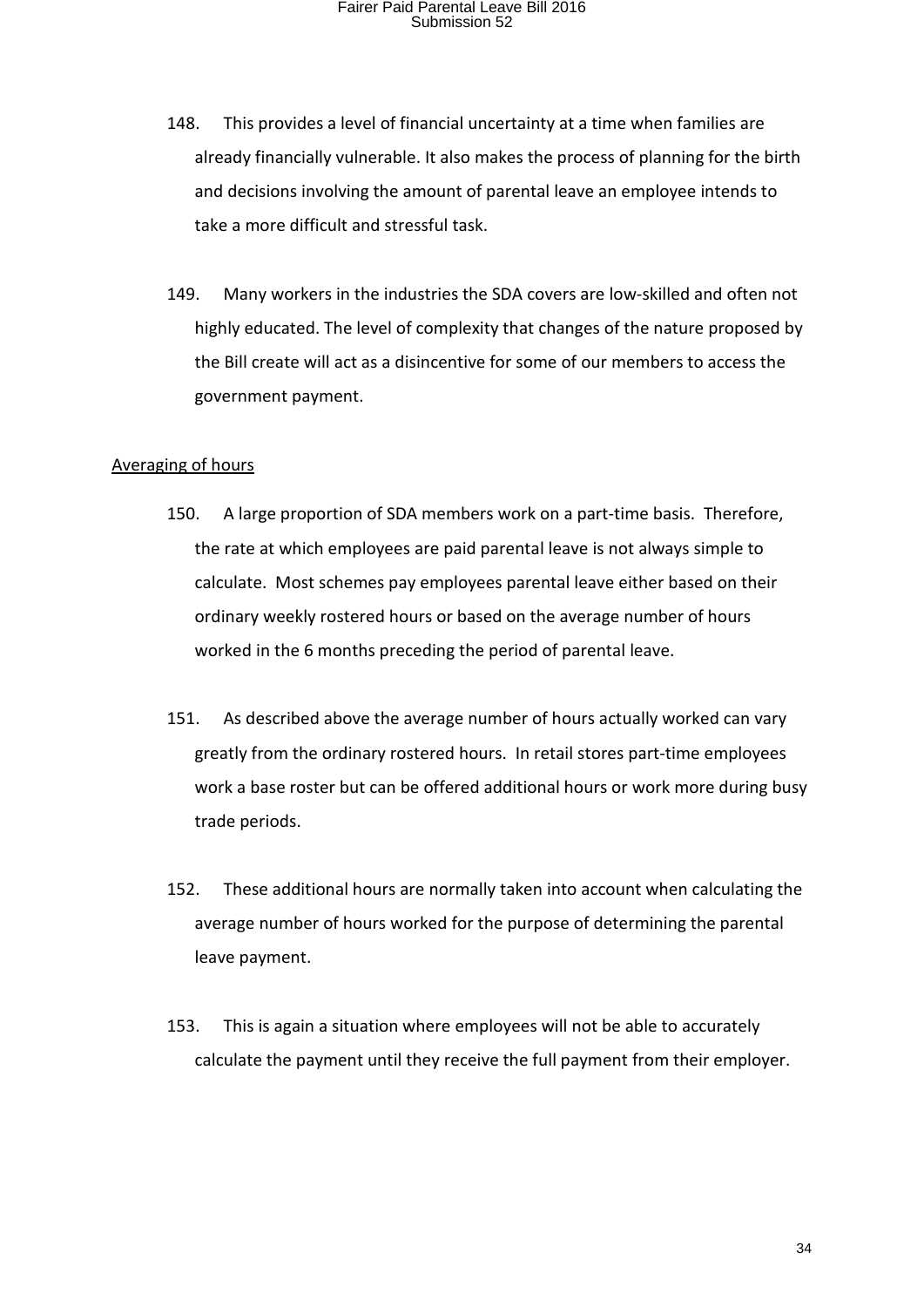#### Return to Work Bonuses

- 154. Where paid leave is offered as payment for time off in addition to the 18 weeks government scheme some businesses offer the payment at the time of commencement of the leave and some split the payment between commencement and a return to work bonus.
- 155. It is not clear from the Bill or Explanatory Memorandum whether or not a return to work bonus would be deemed a parental leave payment. Employers in retail who provide a return to work bonus do so as part of the paid parental leave entitlement. Those working for employers who offer a return to work bonus as part of the paid parental leave entitlement will not be able to report this payment at the time of applying for the government scheme because they may not know if or on how many hours they intend to return on and/or they may not be able to calculate the amount they will receive because they will not know what rate of pay will apply on that future date.
- 156. For example, one employer paid parental leave policy states that, after returning from leave the second four week payment (the welcome back bonus) will be calculated based on the average hours worked per week upon the return to work. Most employees will not be in a position to know the definitive number of hours they will work when they return from parental leave, or the rate of pay which will apply when they return. Therefore, there is no way they can report this at the time of applying for the government payment.
- 157. This is further complicated by the fact that eligibility for the return to work bonus in some schemes is dependant on the completion of a period of service after returning from parental leave ranging from 1 to 6 months.
- 158. Given that the maximum end date for the period of government paid parental leave is the child's first birthday and most employees in retail are able to access parental leave until the child's  $2^{nd}$  birthday they will not have returned to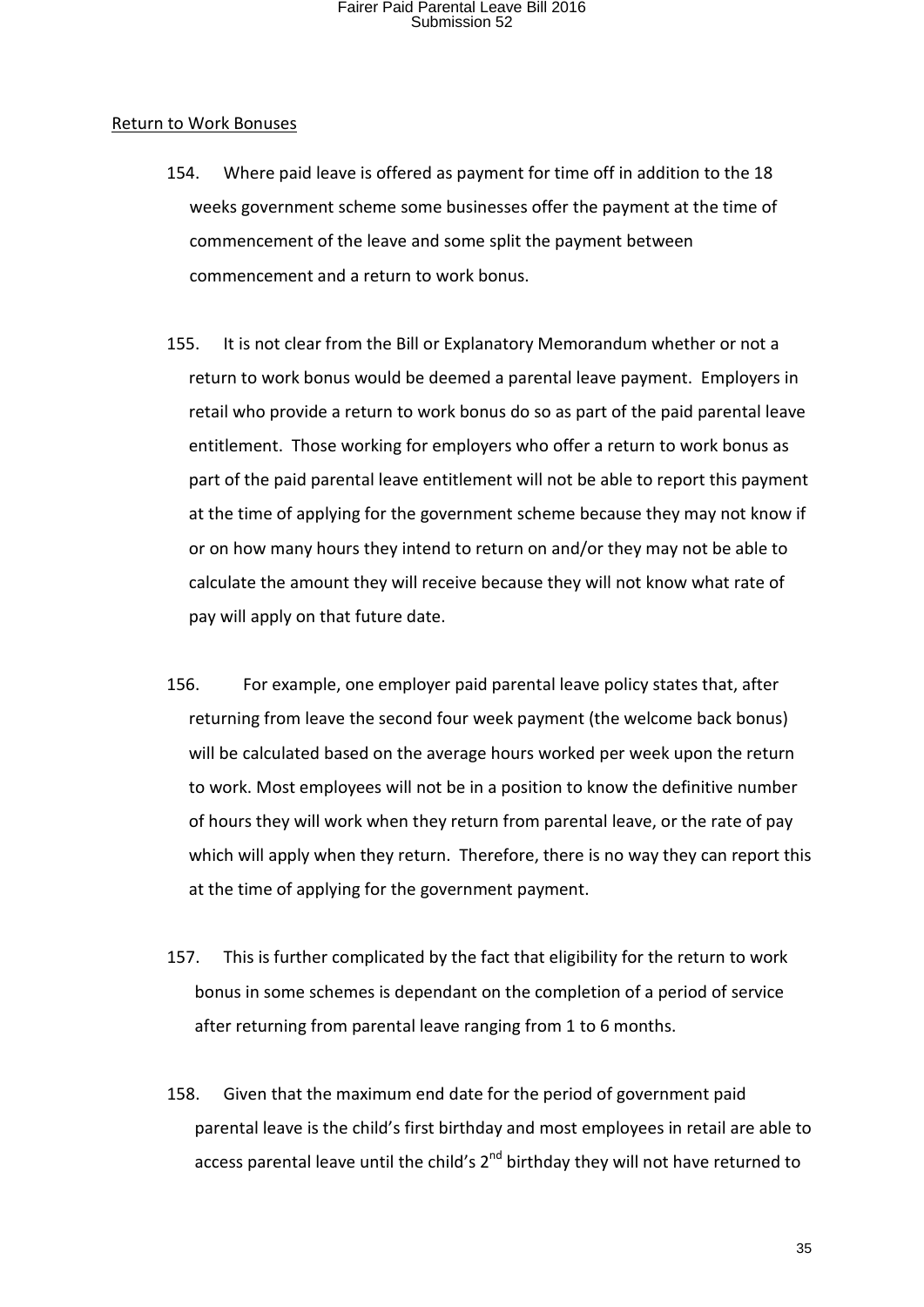work prior to the maximum end day of the government payment. Therefore they will not be able to accurately report any return to work component of the employer parental leave payment they receive.

- 159. The proposed Bill does not accommodate the level of complexity which is commonly found in employer paid parental leave schemes. Return to work bonuses are a common feature found not only in retail but are also used in many industries as an incentive for employees to return to work.
- 160. The Bill does not address what happens to those employees who take up two years' parental leave as per their entitlement under their workplace agreement and are paid a return to work bonus, as part of their PPL entitlement, on their return to work but haven't been able to report this when applying for the government scheme.

#### **EMPLOYER AS PAYMASTER**

- 161. The current scheme was designed deliberately to mandate the obligation on employers to act as the paymasters of the PPL scheme in order to promote mothers' attachment to their employer and therefore encourage women to return to their previous employer following a period of PPL.
- 162. The Productivity Commission noted in its inquiry report that;

'*the current delivery option is used in a number of comparable overseas schemes and would also:*

- *signal the payment as a normal work-related entitlement*
- *encourage greater employee loyalty*
- *improve workforce and workplace attachment'*. [35](#page-35-0)

<span id="page-35-0"></span> <sup>35</sup> Australian Government Productivity Commission, *Paid Parental Leave: Support for Parents with Newborn Children No. 47*, 28 February 2009, p 8.29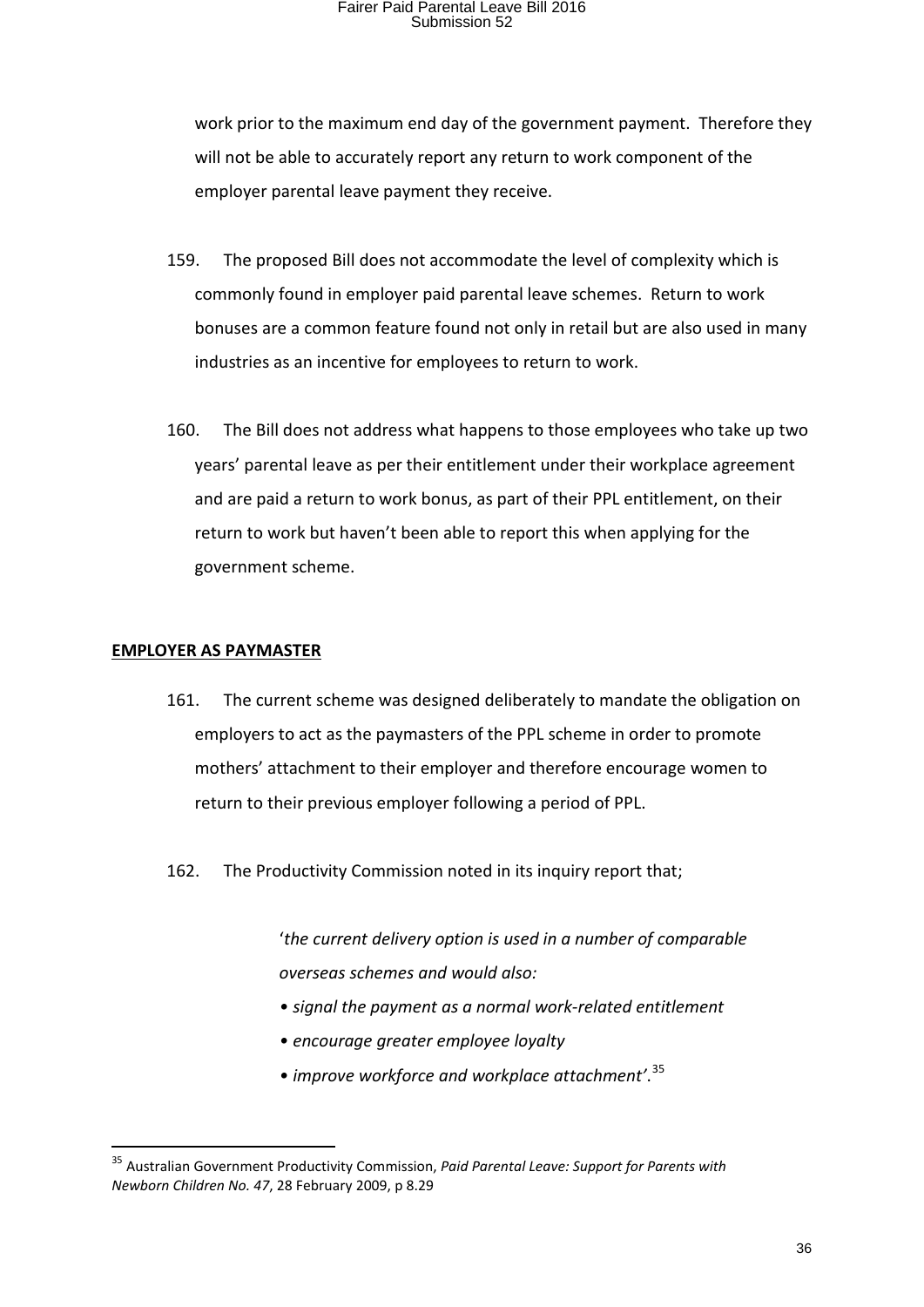163. The Phase 3 PPL Evaluation Report found no evidence to support the removal of the employer paymaster role. It found that the majority of employers were easily able to organise the payments and the costs were minimal.

164. The report  $36$  found that:

*Employers generally experienced few difficulties in registering for PPL and providing PLP to their employees, and they have become more likely to say the process is easy. Thus:*

- *Employers were almost twice as likely to rely on Centrelink as a source for initial information about the PPL scheme in 2012 compared to 2011.*
- *Three quarters of employers in the 2012 survey said it was easy to register for the PPL scheme.*
- *Just over 80 per cent of employers in the 2012 survey said that organising payments was easy.*
- *Employers in the 2012 survey were more likely than those in the 2011 survey to say that registering for PPL and organising payments was easy. This pattern was consistent across employers, irrespective of employer size or sector.*
- *The costs to employers of implementing PPL were generally very minimal, both in terms of time and money. Indeed, there was a decline in the amount of time employers reported they needed to implement PPL between 2011 and 2012. Nevertheless, some employers reported they found it time consuming to provide payments to their employees.*
- *Most employers in the 2012 survey reported low financial costs in implementing PPL, with only 18 per cent reporting costs of \$1,000 or more, and 54 per cent reporting costs of less than \$500. Some 16 per cent of employers were unable to estimate the costs of implementing the scheme. A very small group of employers reported very high costs.*
- 165. The evidence supports the continuation of employers acting as paymaster, not the removal of the obligation.

<span id="page-36-0"></span><sup>&</sup>lt;sup>36</sup> University of Queensland, Institute for Social Science Research, Paid Parental Leave Evaluation: Phase 3 Report, April 2014, page 4